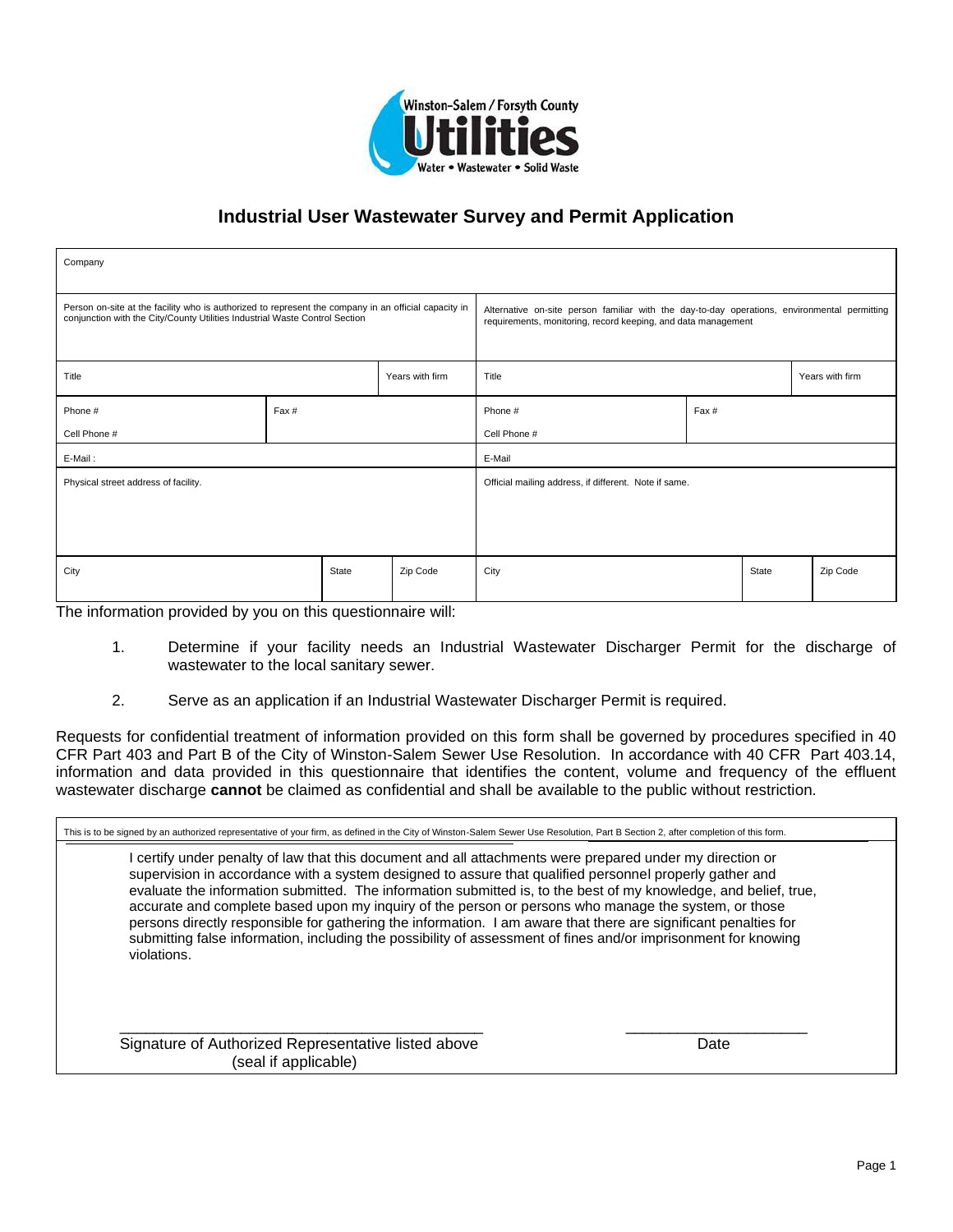#### **Part 1. Business Activity:** *For all questions, please attach any additional information if insufficient space is provided for your answer.*

1. Please check below to indicate the purpose(s) of this submittal.



New Permit for **PROPOSED** Discharge (This facility is a new facility or one currently under construction and has never discharged wastewater to the City of Winston-Salem Sanitary Sewer System)



Existing **UNPERMITTED** Discharge (This facility is an existing facility that is currently discharging wastewater to the City of Winston-Salem Sanitary Sewer System)



Start/End Time

Permit Renewal for Existing SIU Permit (This facility currently has a valid SIU Permit from the City of Winston-Salem and wishes to renew the permit in response to the permit expiration date).

- 2. Provide a **detailed** narrative description of the type of business, manufacturing processes, or service activities conducted at this site.
- 3. List the types of products (using common/brand names and/or the proper scientific name) produced at this facility.
- 4. List the raw materials and process additives used. Please include all products and chemicals used in process, cleaning, etc.) This question must be answered.
- 5. Shift Production Information List Shifts/Day. Complete the following information about the shifts worked at the facility. For Production Staff, please list the shifts worked on each work day (i.e. if all three shifts work on Monday, list "1,2,3" under Monday. If only the 3rd shift works on Sunday, list "3" in the shifts/day column for Sunday. If your production is based on 12 hours shifts, list only the first and second shift and mark the hours).

| Shifts are based on 8 hours        |        |         |           | Shifts are based on 12 hours |        | Other    |        |  |
|------------------------------------|--------|---------|-----------|------------------------------|--------|----------|--------|--|
| <b>Office/Administrative Staff</b> |        |         |           |                              |        |          |        |  |
| <b>Work Day</b>                    | Monday | Tuesday | Wednesday | Thursday                     | Friday | Saturday | Sunday |  |
| # Employees                        |        |         |           |                              |        |          |        |  |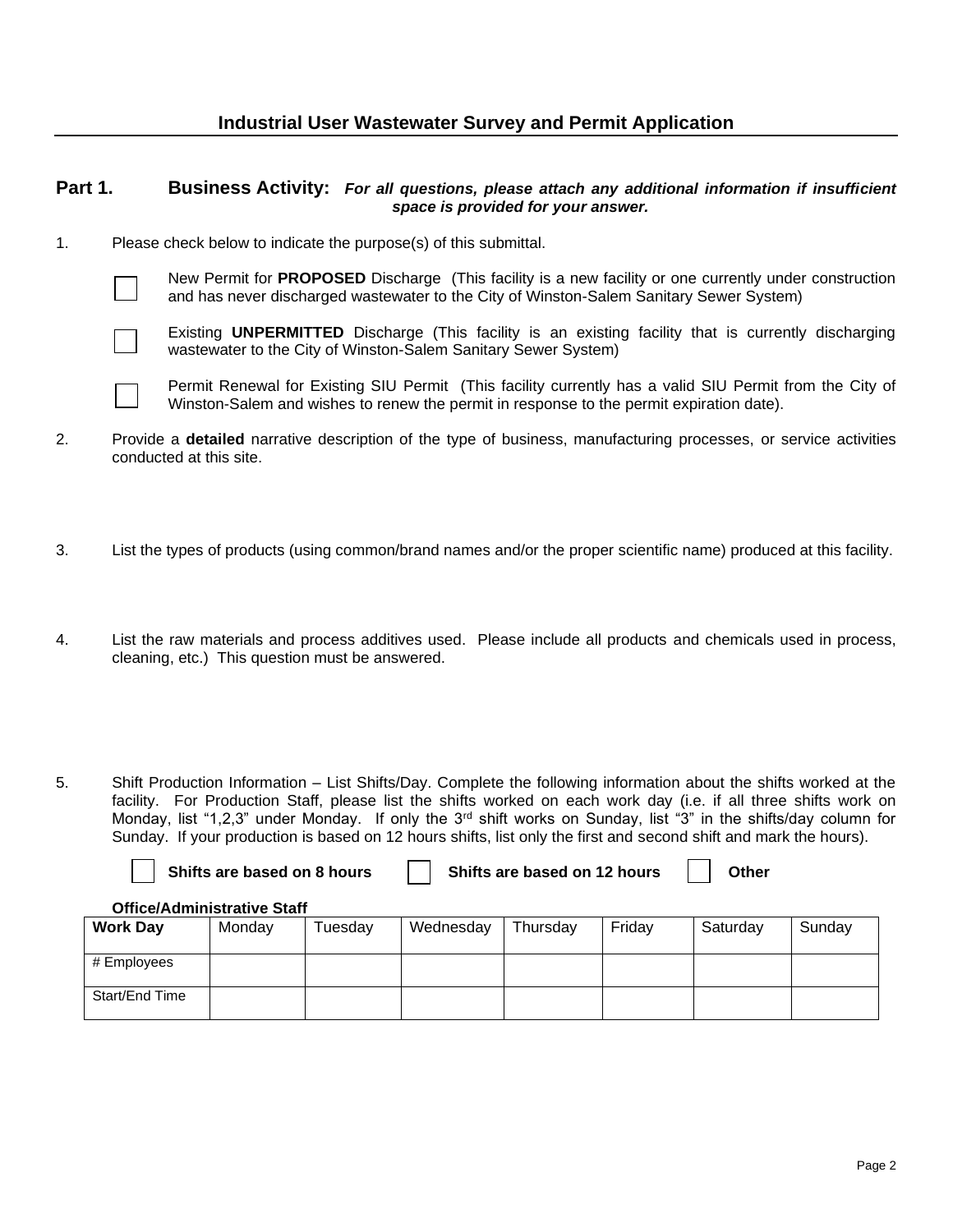| <b>Production Staff</b> |                       |        |         |           |          |        |          |        |
|-------------------------|-----------------------|--------|---------|-----------|----------|--------|----------|--------|
| <b>Work Day</b>         |                       | Monday | Tuesday | Wednesday | Thursday | Friday | Saturday | Sunday |
| List<br>Shifts/Day      |                       |        |         |           |          |        |          |        |
| # Employees             | 1 <sup>st</sup> Shift |        |         |           |          |        |          |        |
| # Employees             | 2 <sup>nd</sup> Shift |        |         |           |          |        |          |        |
| # Employees             | 3rd Shift             |        |         |           |          |        |          |        |
| Start/End<br>Time       |                       |        |         |           |          |        |          |        |
| Start/End<br>Time       |                       |        |         |           |          |        |          |        |
| Start/End<br>Time       |                       |        |         |           |          |        |          |        |

Shift Activities – Describe in general terms the type(s) of activities (administrative/office, full manufacturing, limited manufacturing, clean-up of manufacturing areas, equipment maintenance, janitorial, etc.) that are conducted on each shift on each workday. For instance, some facilities conduct manufacturing on 1<sup>st</sup> and 2<sup>nd</sup> shifts and conduct only "manufacturing area clean-up" and "equipment maintenance" activities on 3rd shift. Others may conduct "full manufacturing" Monday through Friday but only "limited manufacturing" on Saturday and Sunday. Other facilities that only operate one shift conduct manufacturing and administrative activities Monday through Friday and conduct janitorial and maintenance on Saturday and Sunday. Please complete each row. If the facility does not conduct any activities during a particular shift, please write "Closed".

| <b>WORK DAY</b> | <b>SHIFT</b>          | <b>DESCRIPTION OF SHIFT ACTIVITIES</b> |
|-----------------|-----------------------|----------------------------------------|
| Monday          | 1 <sup>st</sup> Shift |                                        |
|                 | 2 <sup>nd</sup> Shift |                                        |
|                 | 3rd Shift             |                                        |
| Tuesday         | 1 <sup>st</sup> Shift |                                        |
|                 | 2 <sup>nd</sup> Shift |                                        |
|                 | 3rd Shift             |                                        |
| Wednesday       | 1 <sup>st</sup> Shift |                                        |
|                 | 2 <sup>nd</sup> Shift |                                        |
|                 | 3rd Shift             |                                        |
| Thursday        | 1 <sup>st</sup> Shift |                                        |
|                 | 2 <sup>nd</sup> Shift |                                        |
|                 | 3rd Shift             |                                        |
| Friday          | 1 <sup>st</sup> Shift |                                        |
|                 | 2 <sup>nd</sup> Shift |                                        |
|                 | 3rd Shift             |                                        |
| Saturday        | 1 <sup>st</sup> Shift |                                        |
|                 | 2 <sup>nd</sup> Shift |                                        |
|                 | 3rd Shift             |                                        |
| Sunday          | 1 <sup>st</sup> Shift |                                        |
|                 | 2 <sup>nd</sup> Shift |                                        |
|                 | 3rd Shift             |                                        |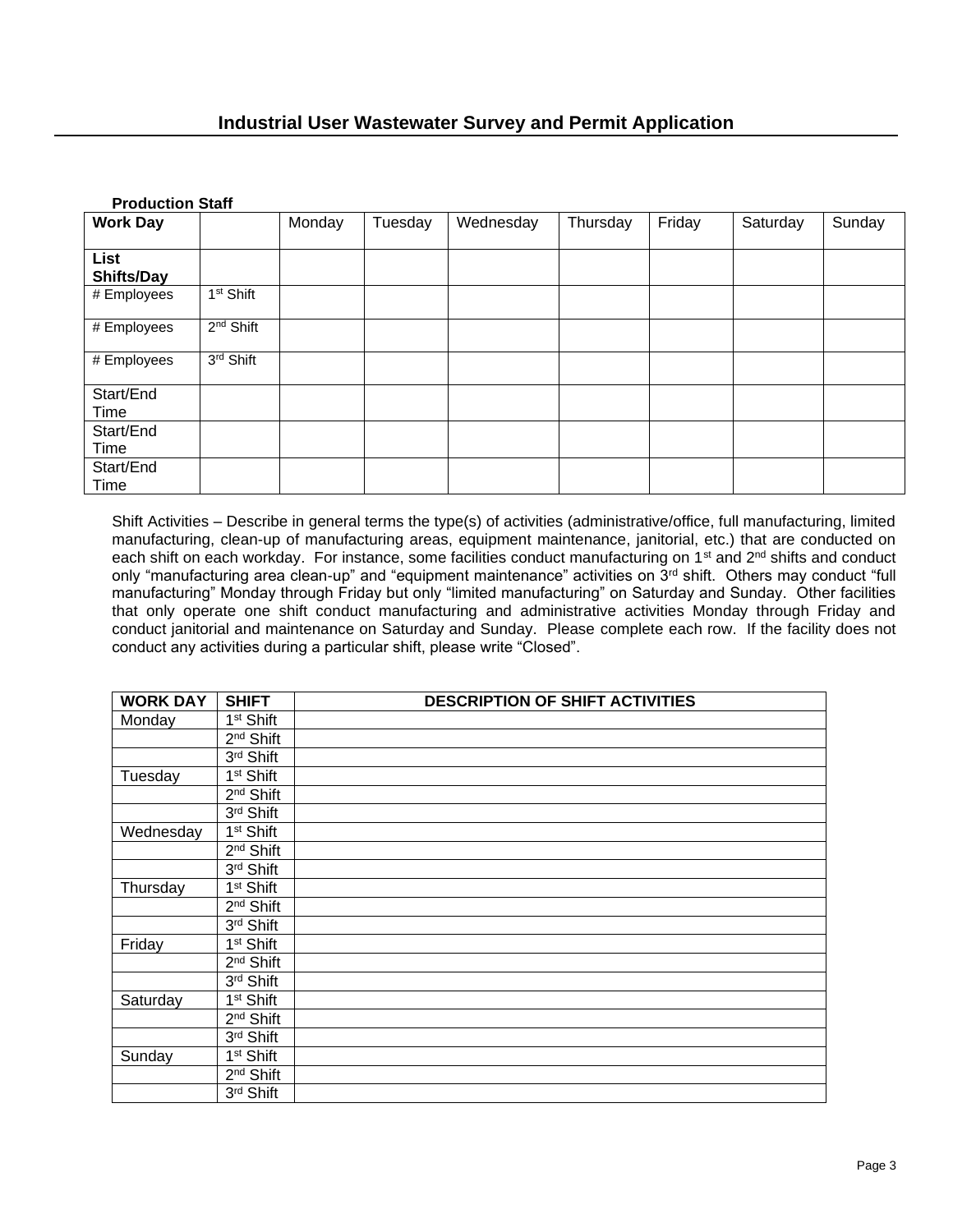| 6.      | Does your production vary significantly (+/- 20%) by season?                                                                                                                                                                                                                                                                                      |  |  |  |  |  |
|---------|---------------------------------------------------------------------------------------------------------------------------------------------------------------------------------------------------------------------------------------------------------------------------------------------------------------------------------------------------|--|--|--|--|--|
|         | $Yes = >$<br>$No \Rightarrow$                                                                                                                                                                                                                                                                                                                     |  |  |  |  |  |
|         | If yes, please describe.                                                                                                                                                                                                                                                                                                                          |  |  |  |  |  |
| 7.      | The Production process is:                                                                                                                                                                                                                                                                                                                        |  |  |  |  |  |
|         | Batch $=$<br>Continuous=>                                                                                                                                                                                                                                                                                                                         |  |  |  |  |  |
|         | If both, please enter %                                                                                                                                                                                                                                                                                                                           |  |  |  |  |  |
|         | % Batch<br>% Continuous                                                                                                                                                                                                                                                                                                                           |  |  |  |  |  |
| 8.      | Are any significant (+/- 20%) changes in production that will affect wastewater discharge expected in the next 5<br>years? Check one.                                                                                                                                                                                                             |  |  |  |  |  |
|         | $Yes = >$<br>$No \Rightarrow$                                                                                                                                                                                                                                                                                                                     |  |  |  |  |  |
|         | If yes, please describe.                                                                                                                                                                                                                                                                                                                          |  |  |  |  |  |
| 9.      | Do you have floor drains to the sanitary sewer system in the manufacturing area of your facility?                                                                                                                                                                                                                                                 |  |  |  |  |  |
|         | $Yes = >$<br>$No \Rightarrow$                                                                                                                                                                                                                                                                                                                     |  |  |  |  |  |
| 10.     | Do you have floor drains to the sanitary sewer system in ANY chemical storage area of your facility?                                                                                                                                                                                                                                              |  |  |  |  |  |
|         | $Yes =$<br>$No \Rightarrow$                                                                                                                                                                                                                                                                                                                       |  |  |  |  |  |
| 11.     | List all Standard Industrial Classification (SIC) Codes or North American Industrial Classification System (NAICS)<br>Codes for your facility. If more than one code number applies, list in order starting with process that generates<br>the most wastewater. These may be found on State Unemployment Forms, tax forms, or accounting records. |  |  |  |  |  |
|         |                                                                                                                                                                                                                                                                                                                                                   |  |  |  |  |  |
|         |                                                                                                                                                                                                                                                                                                                                                   |  |  |  |  |  |
|         |                                                                                                                                                                                                                                                                                                                                                   |  |  |  |  |  |
| Part 2. |                                                                                                                                                                                                                                                                                                                                                   |  |  |  |  |  |
|         | <b>Water Supply, Use and Disposal Summary</b>                                                                                                                                                                                                                                                                                                     |  |  |  |  |  |
| 1.      | List all water and/or sewer account numbers and the corresponding service addresses.                                                                                                                                                                                                                                                              |  |  |  |  |  |

| <b>Account Number</b> | Service Address |
|-----------------------|-----------------|
|                       |                 |
|                       |                 |
|                       |                 |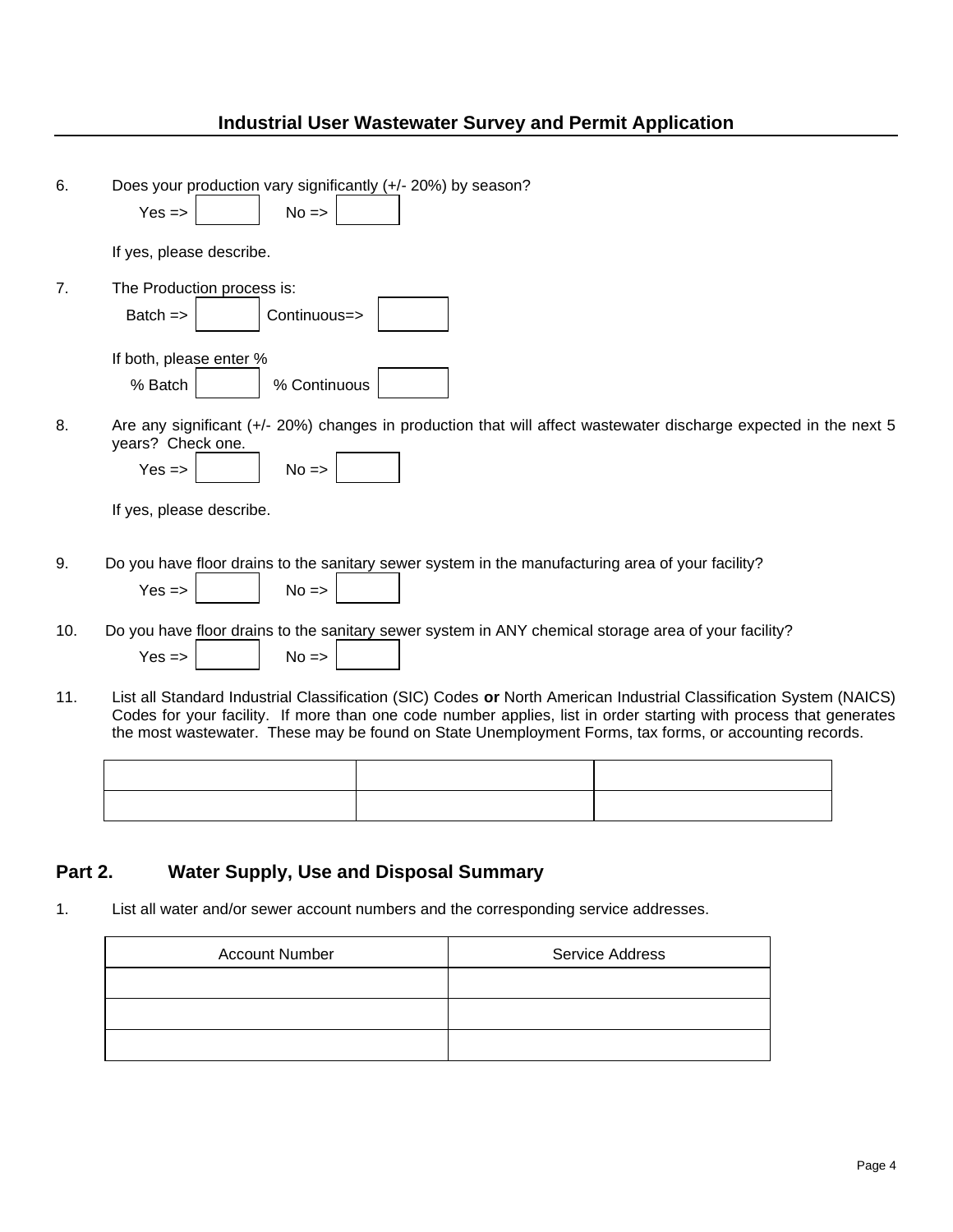| 2. | Do you treat the raw incoming water?                                                                                                                                                                                                                |
|----|-----------------------------------------------------------------------------------------------------------------------------------------------------------------------------------------------------------------------------------------------------|
|    | $Yes = >$<br>$No \Rightarrow$                                                                                                                                                                                                                       |
|    | If yes, how are the by-products of the system disposed of?                                                                                                                                                                                          |
| 3. | Does the wastewater generated from your facility require pumping in order to reach the City of Winston-Salem's<br>sewer system?<br>$Yes = >$<br>$No \Rightarrow$                                                                                    |
| 4. | <b>Permitted Industrial Users Only</b>                                                                                                                                                                                                              |
|    | Does all industrial wastewater discharged from your facility flow through the currently permitted monitoring<br>location?                                                                                                                           |
|    | $No \Rightarrow$<br>$Yes = >$                                                                                                                                                                                                                       |
|    | If no, please detail below the identify of the non-monitored industrial wastewater(s), the approximate volume<br>discharged each day, the discharge route of the non-monitored industrial wastewater. Remember to show<br>location on site diagram. |
| 5. | Are biocides (chemicals used to control bacterial and/or algal growth) added to any water (in cooling towers,<br>boilers, etc.) that is eventually discharged to the POTW?<br>$Yes = >$<br>$No \Rightarrow$                                         |

If yes, submit current MSDS sheets and dosage rates.

6. **Complete** the worksheet on the next page to summarize water usage and wastewater disposal practices at your facility. There must be a final disposition for all water/wastewaters listed. This is essentially a "balance worksheet" for water and wastewater. The following information should be helpful:

#### **Water Sources/Gallons**: (All values should be "measured" except for NEW Facilities).

If you read your incoming water meter every day, just calculate the average daily value for the past calendar year and use as "average gallons per day". Use the maximum daily value recorded for the "maximum gallons per day".

If you do not conduct incoming water meter readings, refer to the previous 12 month water bills to determine average daily volume of water used. The volumes on the bills are in cubic feet of water. To convert cubic feet to gallons multiply by 7.5. Example: If you average 1850 units of water per month you use 13,875 gallons per month. Divide this value by the average number of workdays in a month (typically 22 for a facility that works Monday through Friday and 30 for facilities that operate every day) to get average gallons per day. Calculate the "maximum gallons per day" by using the highest monthly average.

#### **Domestic Water Used**:

Use 30 gallons per day per employee for a "typical" facility. If you have employee showers or require "ultra clean" procedures for all employees use 45 gallons per day per employee. If you have field service employees use 10 gallons per employee per day.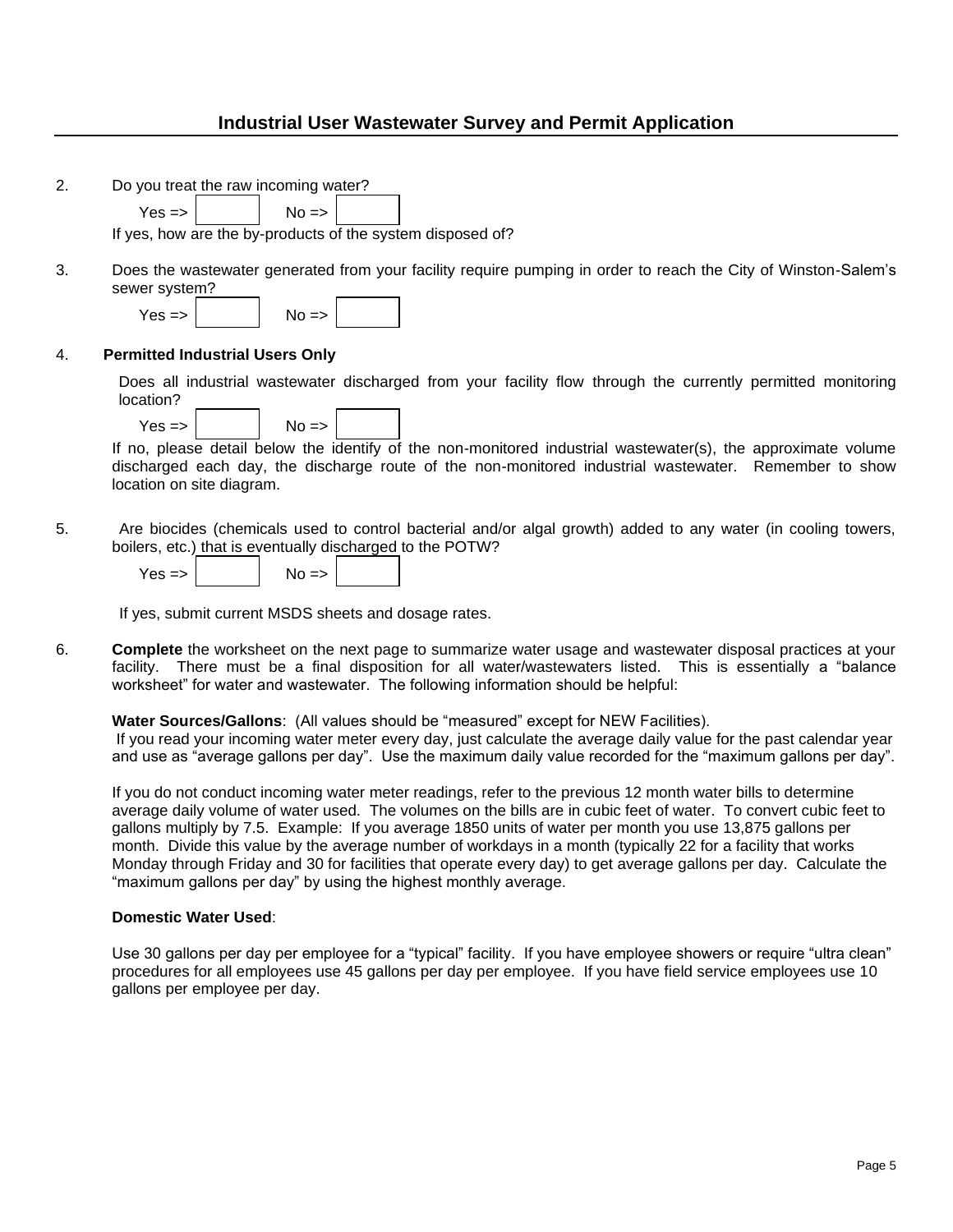|               | <b>Water Used For:</b>        | <b>Water Sources(s):</b> | Avg.    | Max.    | Measured | Estimated | Disposal Method(s)        | Avg.    | Max.    | Measured | Estimated |
|---------------|-------------------------------|--------------------------|---------|---------|----------|-----------|---------------------------|---------|---------|----------|-----------|
|               |                               | (see source list below)  | gal/day | gal/day |          |           | (see disposal list below) | gal/day | gal/day |          |           |
| $\mathbf 1$ . | Process Water                 |                          |         |         |          |           |                           |         |         |          |           |
| 2.            | Water into Product            |                          |         |         |          |           |                           |         |         |          |           |
| 3.            | Process Washdown Water        |                          |         |         |          |           |                           |         |         |          |           |
| 4.            | General Facility Washdown     |                          |         |         |          |           |                           |         |         |          |           |
| 5.            | Air Quality Permitted Units   |                          |         |         |          |           |                           |         |         |          |           |
| 6.            | Domestic                      |                          |         |         |          |           |                           |         |         |          |           |
| 7.            | Non-Contact Cooling Water     |                          |         |         |          |           |                           |         |         |          |           |
| 8.            | Boiler/Cooling Water Blowdown |                          |         |         |          |           |                           |         |         |          |           |
| 9.            | Cooling Water, HVAC           |                          |         |         |          |           |                           |         |         |          |           |
| 10            | Other:                        |                          |         |         |          |           |                           |         |         |          |           |
|               |                               |                          |         |         |          |           |                           |         |         |          |           |
|               |                               |                          |         |         |          |           |                           |         |         |          |           |
|               |                               | $Total =$                |         |         |          |           |                           |         |         |          |           |

- 
- 
- 3. Groundwater Remediation Wells 3. Storm Sewer
- 
- 5. Surface Waters of NC (please identify) 5. Evaporation
- 

#### NON-CONTACT WATER IS DEFINED AS WATER WHERE THE ONLY POLLUTANT ADDED IS **HEAT**

# **Typical Water Sources:**<br>1. City/Public Supply<br>1. Sanitary Sewer w/ pretreatment

- 1. Sanitary Sewer w/ pretreatment
- 2. Private wells, drinking 2. Sanitary Sewer w/o pretreatment
	-
- 4. Private Ponds 4. Surface Waters of NC
	-
- 6. Others 6. Land Application
	- 7. Septic Tank
	- 8. Waste Haulers
	- 9. Water into Product
	- 10. Others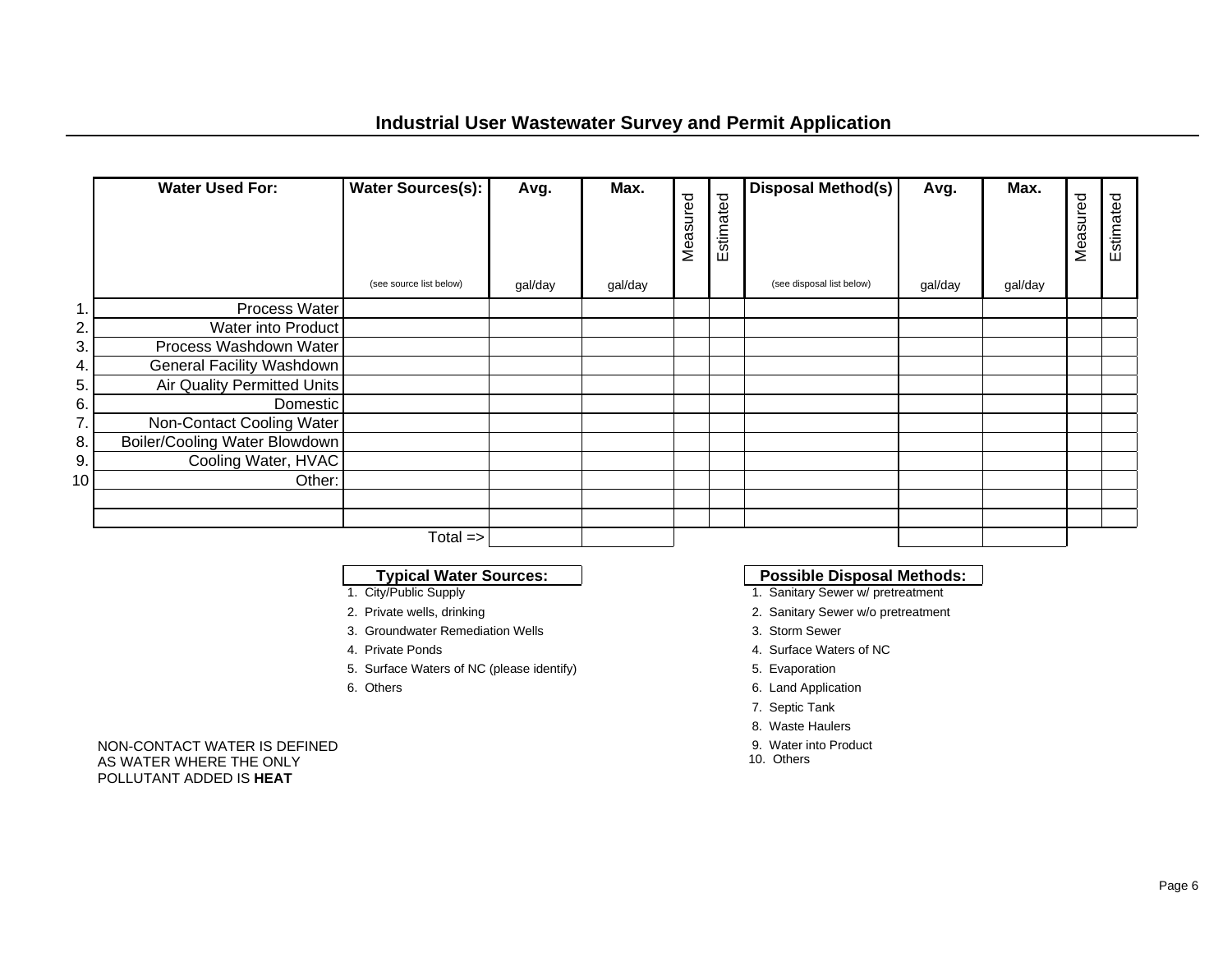#### **Part 3. Environmental**

1. List any other environmental control permits held by or for this facility. (Examples include Air Permits, National Pollutant Discharge Elimination System (NPDES) Permits, Resource Conservation and Recovery Act (RCRA) Hazardous Waste Permits, Stormwater Permits, etc.

| Permit type | Permit# | <b>Control Authority</b> |
|-------------|---------|--------------------------|
|             |         |                          |
|             |         |                          |
|             |         |                          |
|             |         |                          |

2. List all environmental permits applied for in the United States but issuance was denied. This is to include all NPDES permits, Industrial User Pretreatment (IUP) Permits, air, RCRA, Groundwater, Stormwater, Non-Discharge, Septic tank, etc.

| Permit<br>Type | <b>Control Authority</b> | Date | <b>Facility Name</b> | Reason for Denial |
|----------------|--------------------------|------|----------------------|-------------------|
|                |                          |      |                      |                   |
|                |                          |      |                      |                   |

3. Do you have any liquid storage tanks located **inside** your facility? If yes, for each tank, list the contents, volume, spill prevention and/or containment devices. Use Codes listed below and use additional pages if necessary. Remember to show location of tanks(s) on site diagrams required in Part 6.

 $Yes = > |$   $|$   $No = >$ 

| <b>Liquid Storage Tank Contents</b> | Tank Volume | <b>Spill Prevention</b><br>Code(s) | <b>Tank Release</b><br>Code(s) |
|-------------------------------------|-------------|------------------------------------|--------------------------------|
|                                     |             |                                    |                                |
|                                     |             |                                    |                                |
|                                     |             |                                    |                                |
|                                     |             |                                    |                                |

#### **Spill Prevention Codes for Storage Tanks** (To be used with Question 3)

- $0 = No$  containment or spill prevention devices
- 1 = Tanks are self contained or double walled tanks
- 2 = Tanks are bermed or curbed
- 3 = Tanks are located in recessed area
- 4 = Tanks are equipped with high level indicator
- 5 = Tanks are equipped with leak detection system and alarm
- 6 = Other type of containment (Please describe below)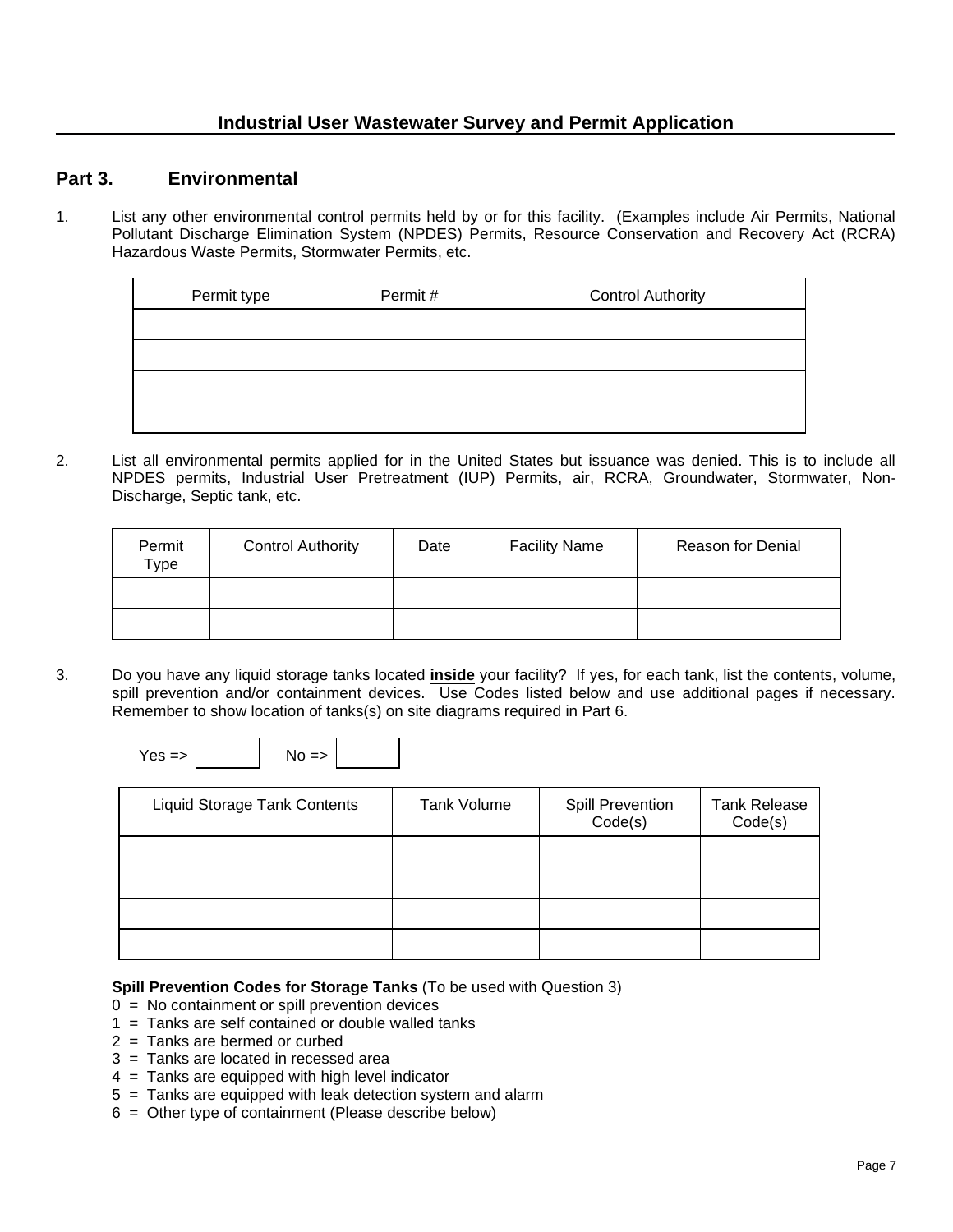**Tank Release or Tank Failure Equipment Codes** (To be used with Question 3)

If tank(s) were to rupture or malfunction where would contents drain?

- $A =$  Floor
- $B =$  Dead-end trench
- $C = Dead$ -end sump
- $D =$  Pit or sump with automatic pump to pretreatment system
- $E =$  Pit or sump with automatic pump to sanitary sewer system
- $F =$  Pit or sump with locked valve no discharge to sewer without key
- G = Other (Please describe below)

"OTHER" Description (Please use corresponding code(s))

4. Is your facility a Hazardous Waste Generator?



| Conditionally<br>Exempt | Small<br>Generato | Large<br>Generator |  |
|-------------------------|-------------------|--------------------|--|
|                         |                   |                    |  |

List EPA identification number:

5 List all current waste haulers. Please give name, address, phone numbers, and volume and type of materials hauled off. This includes pretreatment wastes, oils and sludges.

| Name | Address | Phone | Volume and Type |
|------|---------|-------|-----------------|
|      |         |       |                 |
|      |         |       |                 |
|      |         |       |                 |
|      |         |       |                 |
|      |         |       |                 |

- 6. Some types of facilities and/or operations are required to have specific spill or waste control plans. Does this facility have:
	- A. Spill Prevention Control and Countermeasure Plan (SPCC) (This is a plan designed to prevent and/or control spills of oil products to streams and storm drains and is required for certain facilities per 40 CFR Part 112).

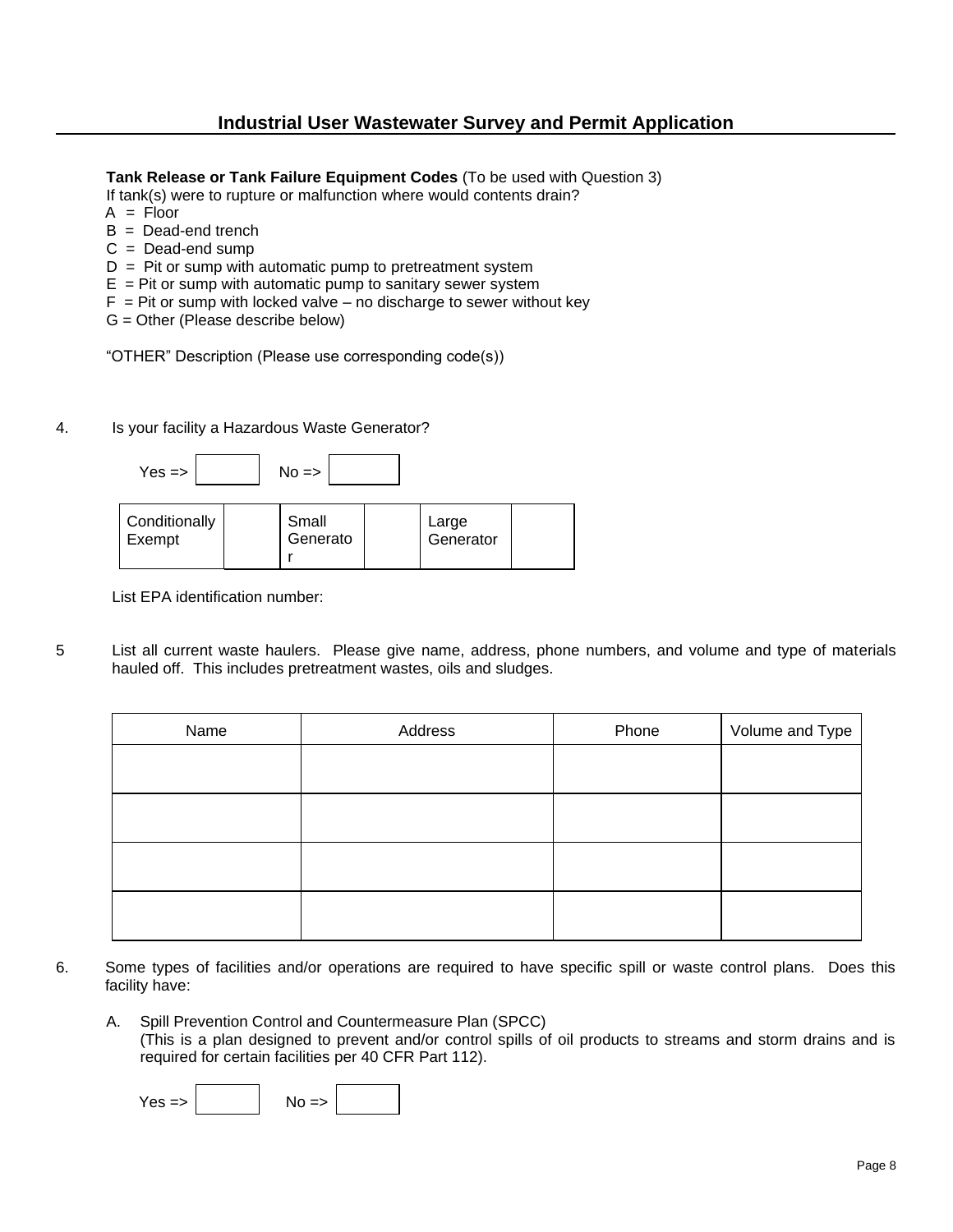B. Spill/Slug Control Plan (May be required by the City of Winston-Salem Industrial Waste Control Section) (This is a plan designed to prevent spills and slug loads from entering the POTW and details the actions the facility will take to prevent and/or control a Spill/Slug).

| $No \Rightarrow$ |
|------------------|
|                  |

C. Toxic Organic Management Plan (TOMP) or Solvent Management Plan (may be required by certain Federal Categorical Pretreatment Standards). (This is a Plan that outlines the storage, use and final disposal practices for specific regulated toxic organics and is included in certain Federal Categorical Standards).



D. Any other spill or pollution prevention plan required by local, State or Federal authorities? If yes, give brief description of the plan below.



E. Do any of your plans include notification to the POTW in the event of a spill, bypass or pretreatment facility upset? If yes, identify plan.



7. Do you continuously monitor the effluent flow?

 $Yes \Rightarrow |$   $No \Rightarrow$ 

If yes, what equipment is used?

Last date of calibration of meter?

Who calibrated the meter?

What is the calibration schedule for this instrument?

8. Do you continuously monitor the effluent pH with a probe?

 $\text{Yes} \Rightarrow \begin{vmatrix} \text{No} =\text{?} \end{vmatrix}$ 

What is the calibration schedule for this equipment?

Is the pH probe standardized with a low and high buffer? Which ones?

 $\mathcal{L} = \{ \mathcal{L} \}$ 

 $Yes = > |$   $No = > |$ 

Is calibration documented?

9. How often is the pH probe(s) cleaned?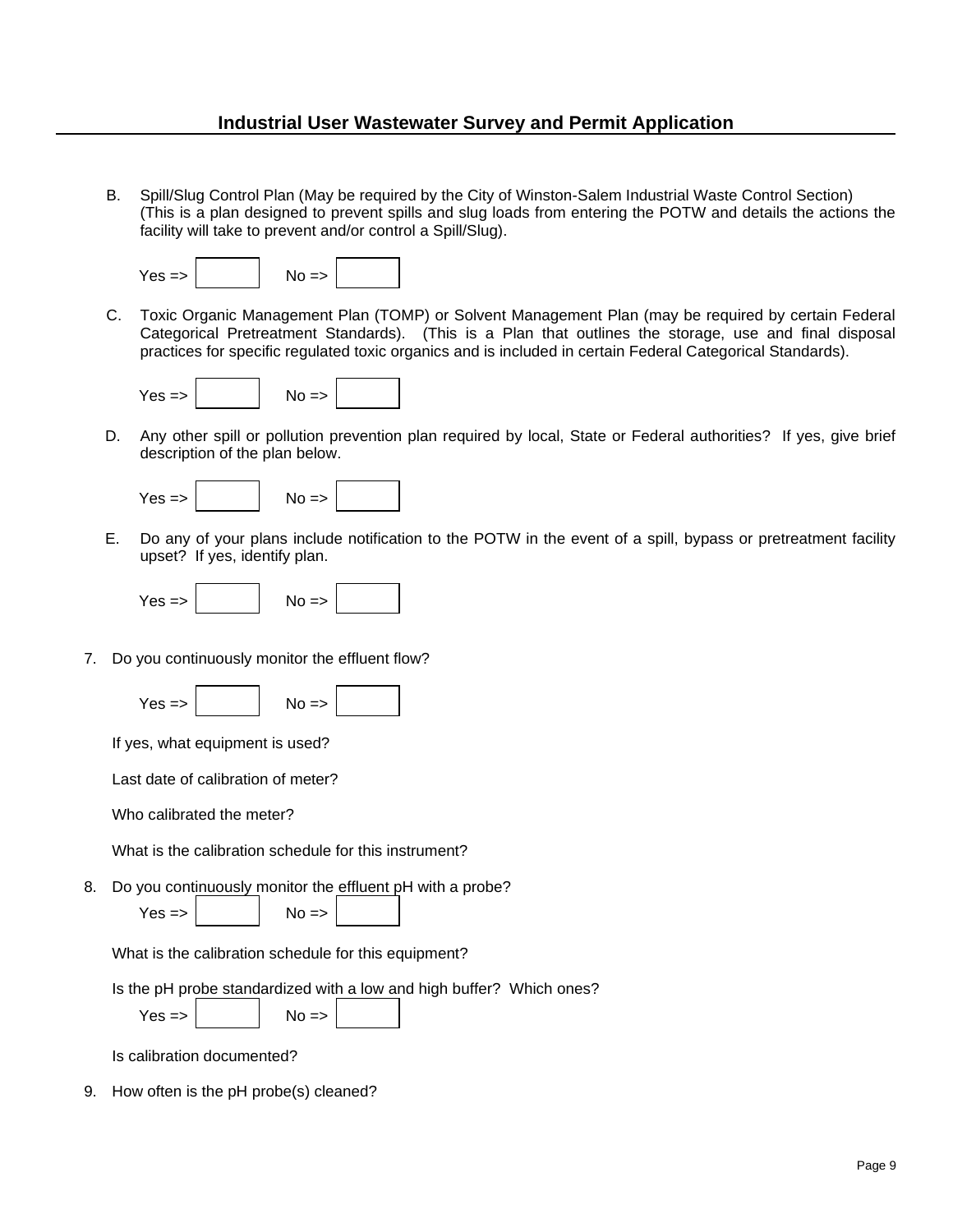#### **Part 4. WASTEWATER TREATMENT FACILITIES**

**Are there any pretreatment devices or processes used for treating wastewater before being discharged to the sanitary sewer (POTW)?** 

| $Yes \Rightarrow$ | $No \Rightarrow$ |  |
|-------------------|------------------|--|
|                   |                  |  |

**If No, Skip to Part 5**

**NOTE TO NEW FACILITIES:** North Carolina Law requires that plans for all pretreatment facility processes must be submitted to the City of Winston-Salem Industrial Waste Control Section and an "Authorization to Construct: (A to C) must be obtained from the Industrial Waste Control Section prior to construction.

1. Is pretreatment of wastewater a continuous or batch operation?

- 2. Please list normal (anticipated) operating hours for the pretreatment system?
- 3. Is the pretreatment facility operated at night without operator assistance?

 $Yes = > |$   $No = >$ 

If yes, what measures are in place to notify someone that a failure has occurred?

- 4. What alarms are in place to assist with notification of malfunctions/problems? Audible and/or Visual
- 5. What kind of situation triggers an alarm condition (pump failure, power failure, high water, etc)?
- 6. Are any changes planned for the wastewater treatment facility/process in the next five years? If yes, please describe.

| $Y$ es $\Rightarrow$ |  | $No \Rightarrow$ |  |  |
|----------------------|--|------------------|--|--|
|----------------------|--|------------------|--|--|

7. Describe any bypass lines or procedures intended to accommodate unusual occurrences that may allow untreated wastewater to be discharged.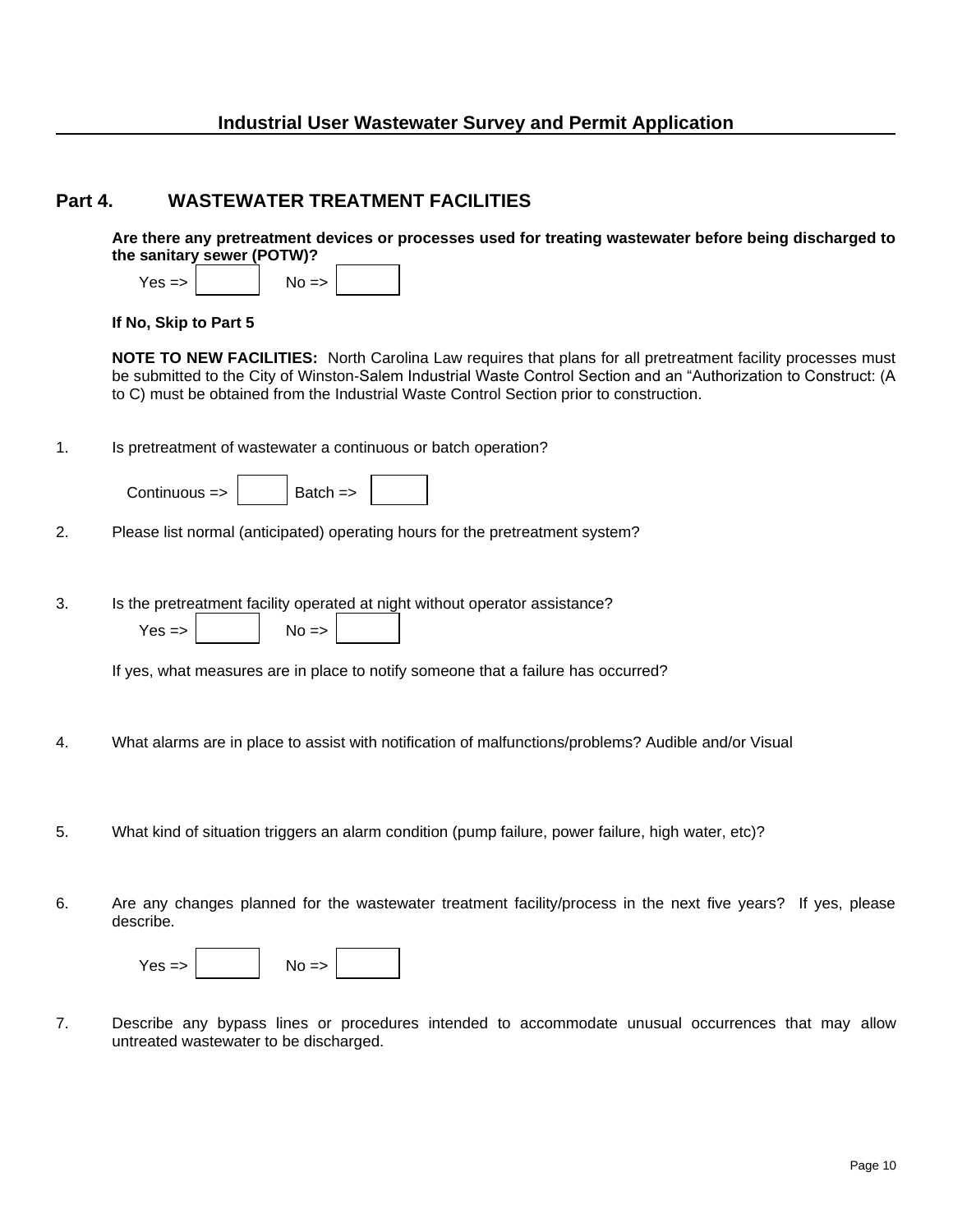8. Is there an on-site written procedure manual for the operation of the wastewater pretreatment system/process?



9. Is there an established maintenance schedule for the wastewater pretreatment system?



10. Is this pretreatment system classified by the NC Wastewater Treatment Plant Operators Certification Commission for Physical/Chemical Classification?



11. Is the operator certified by the NC Wastewater Treatment Plant Operators Certification Commission? If yes, the certificate grade is:



12. Is there an operator for each shift?



13. Does the operator have additional responsibilities other than the pretreatment system?

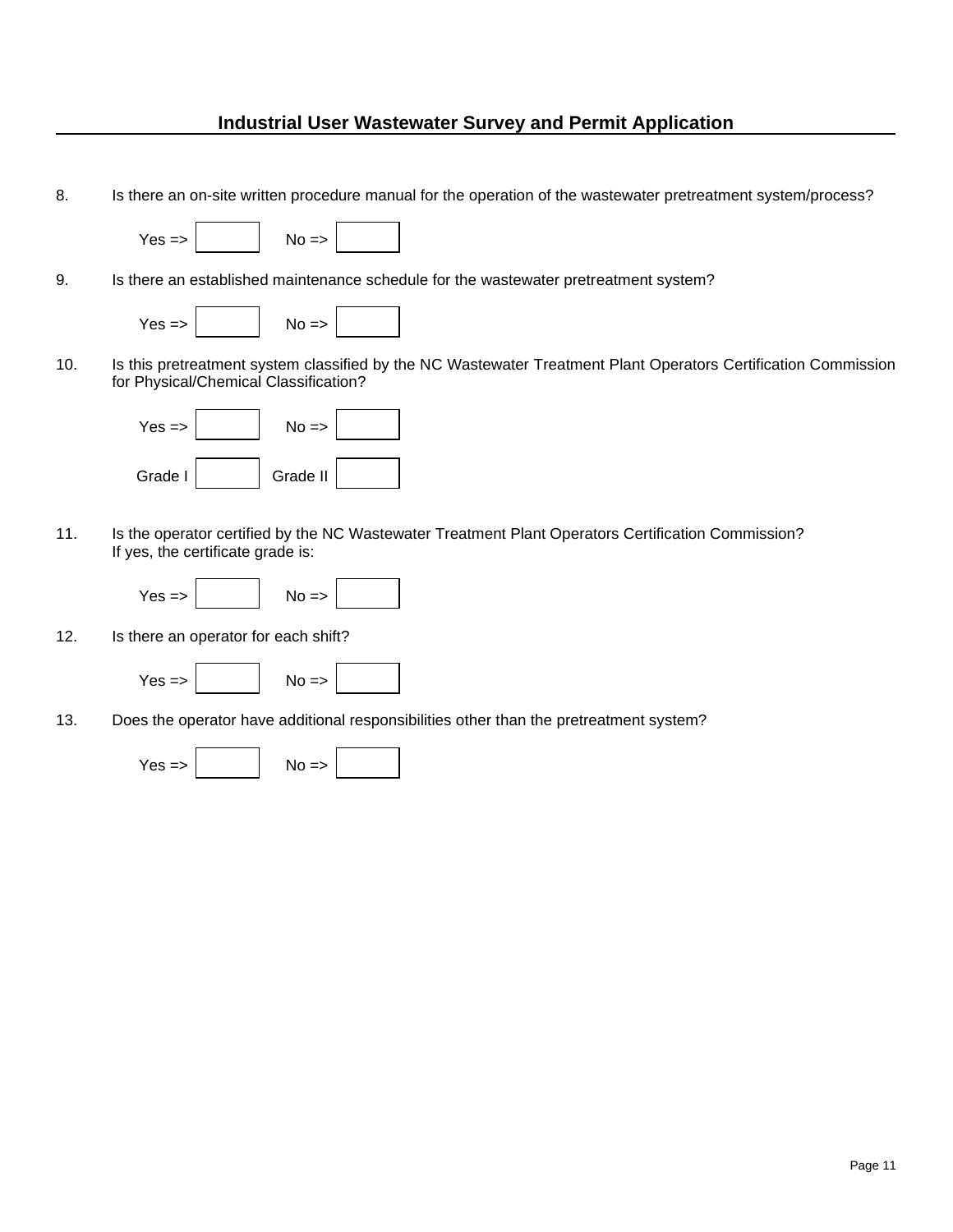14. Please check/describe all pretreatment devices or processes used for treating wastewater before being discharged to the sanitary sewer (POTW)?

1. Flow Equalization: Total Volume of Equalization (gallons) [11] The Equalization (state of the Equalizations

Aerated Equalization **Non-Aerated Equalization** 

| 2.  | <b>Activated Carbon</b>                  | $Yes = >$ | $No \Rightarrow$ |  |
|-----|------------------------------------------|-----------|------------------|--|
| 3.  | Air Stripping                            | $Yes = >$ | $No \Rightarrow$ |  |
| 4.  | <b>Biological Treatment</b>              | $Yes = >$ | $No \Rightarrow$ |  |
| 5.  | <b>Chemical Precipitation</b>            | $Yes = >$ | $No \Rightarrow$ |  |
| 6.  | Chlorination                             | $Yes = >$ | $No \Rightarrow$ |  |
| 7.  | <b>Cyanide Destruction</b>               | $Yes = >$ | $No \Rightarrow$ |  |
| 8.  | <b>Dissolved Air Floatation</b><br>(DAF) | $Yes = >$ | $No \Rightarrow$ |  |
| 9.  | Flocculation                             | $Yes = >$ | $No \Rightarrow$ |  |
| 10. | Ion Exchange                             | $Yes = >$ | $No \Rightarrow$ |  |
| 11. | Neutralize, pH adjustment                | $Yes = >$ | $No \Rightarrow$ |  |
| 12. | Oil/Water Separator                      | $Yes = >$ | $No \Rightarrow$ |  |
| 13. | Ozonation                                | $Yes = >$ | $No \Rightarrow$ |  |
| 14. | <b>Reverse Osmosis</b>                   | $Yes = >$ | $No \Rightarrow$ |  |
| 15. | <b>Silver Recovery</b>                   | $Yes = >$ | $No \Rightarrow$ |  |
| 16. | Solids Removal                           | $Yes = >$ | $No \Rightarrow$ |  |
|     | Centrifuge                               | $Yes = >$ | $No \Rightarrow$ |  |
|     | Clarifier                                | $Yes = >$ | $No \Rightarrow$ |  |
|     | Cyclone                                  | $Yes = >$ | $No \Rightarrow$ |  |
|     | Filtration                               | $Yes = >$ | $No \Rightarrow$ |  |
|     | <b>Grit Removal</b>                      | $Yes = >$ | $No \Rightarrow$ |  |
|     | Sedimentation                            | $Yes = >$ | $No \Rightarrow$ |  |
|     | Screening                                | $Yes = >$ | $No \Rightarrow$ |  |
|     | Ultrafiltration                          | $Yes = >$ | $No \Rightarrow$ |  |
|     | <b>Filter Press</b>                      | $Yes = >$ | $No \Rightarrow$ |  |
| 17. | Solvent Separation                       | $Yes = >$ | $No \Rightarrow$ |  |
| 18. | Other:                                   | $Yes = >$ | $No \Rightarrow$ |  |
|     |                                          | $Yes =$   | $No \Rightarrow$ |  |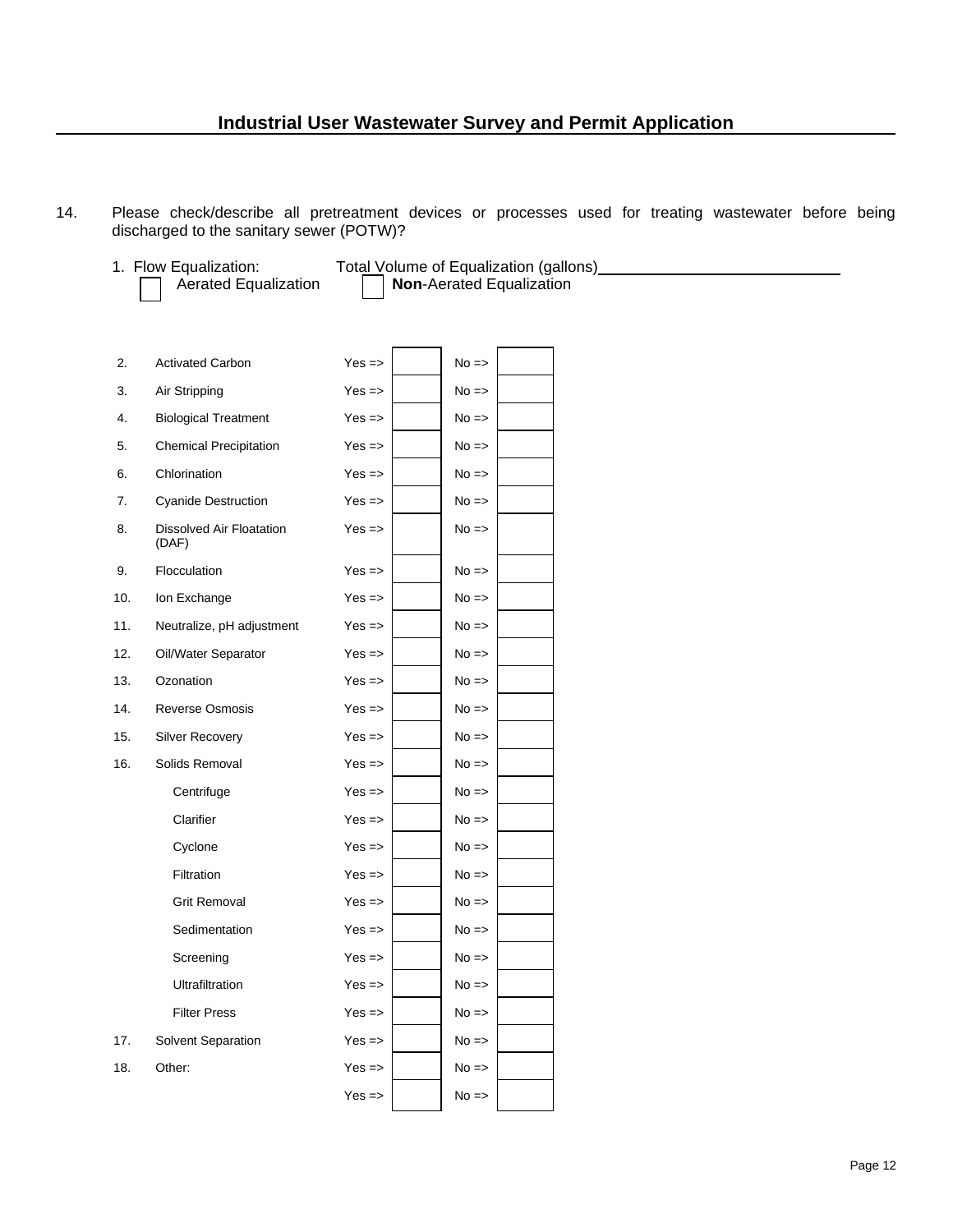#### **Part 5. Categorical Information**

The United States Environmental Protection Agency has promulgated national discharge standards for certain industrial categories and processes. Any discharge regulated under a Federal Categorical Standard must be issued a "Significant Industrial User" Permit (regardless of the amount of wastewater flow discharged to the wastewater treatment facility). If your facility employs processes in any of the industrial categories listed in this section you may be regulated by a Federal Categorical Pretreatment Standard. Place a check beside any industrial category or business activity that is applicable to your facility (regardless of whether the activity or process generates wastewater). Check all that apply. If you have questions regarding how to categorize your business activity, contact the Industrial Waste Control Section for technical assistance.

- 1. Facility Start-Up Date:
- 2. Has this facility ever been considered a Categorical Industrial User (CIU) as described by the Code of Federal Regulations (40 CFR)?

| $YAS = 5$ | $N0$ => |  |
|-----------|---------|--|
|-----------|---------|--|

If yes, give complete 40 CFR Number and Subpart:

3. Are any **other** facilities owned and/or operated by your company permitted as Categorical Industrial Users (CIU) as described by the Code of Federal Regulations (40 CFR)?

If yes, please give name, location, and 40 CFR Number and Subpart: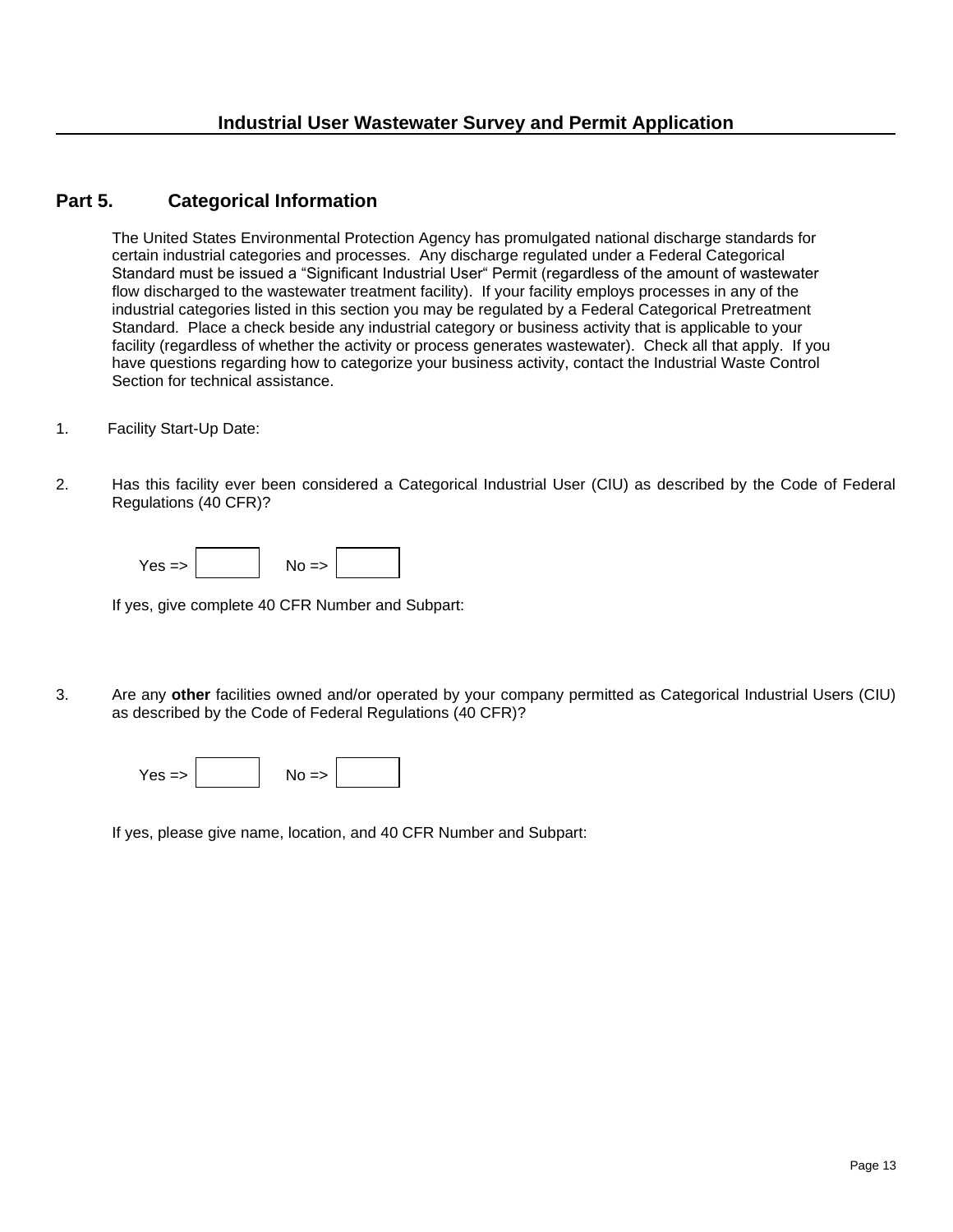| Check<br><b>Below</b> | 40 CFR # | <b>Industrial Activity</b>         | Check<br><b>Below</b> | 40 CFR # | <b>Industrial Activity</b>               |
|-----------------------|----------|------------------------------------|-----------------------|----------|------------------------------------------|
|                       | 467      | Aluminum Forming                   |                       | 432      | <b>Meat Products</b>                     |
|                       | 427      | Asbestos Manufacturing             |                       | 433      | <b>Metal Finishing</b>                   |
|                       | 461      | <b>Battery Manufacturing</b>       |                       | 464      | Metal Molding & Casting (Foundries)      |
|                       | 431      | Builders' Paper & Board Mills      |                       | 438      | Metal Products & Machinery               |
|                       | 407      | Canned & Preserved Fruits & Veg.   |                       | 436      | Mineral Mining & Processing              |
|                       | 408      | Canned & Preserved Seafood         |                       | 471      | Nonferrous Metal, Form & Powders         |
|                       | 458      | Carbon Black Manufacturing         |                       | 421      | Nonferrous Metals Manufacturing          |
|                       | 411      | <b>Cement Manufacturing</b>        |                       | 414      | OCPSF, Organic Chemicals, Plastics,      |
|                       | 434      | Coal Mining                        |                       |          | & Synthetic Fiber Manufacturing          |
|                       | 437      | <b>Centralized Waste Treatment</b> |                       | 435      | Oil & Gas Extraction                     |
|                       | 465      | Coil Coating                       |                       | 440      | Ore Mining and Dressing                  |
|                       | 468      | <b>Copper Forming</b>              |                       | 446      | Paint Formulating                        |
|                       | 405      | Dairy Products Processing          |                       | 443      | Paving & Roofing Materials Mfg.          |
|                       | 469      | Electrical, Electronic Components  |                       | 455      | Pesticide Manufacturing                  |
|                       | 413      | Electroplating                     |                       | 419      | Petroleum Refining                       |
|                       | 457      | <b>Explosives Manufacturing</b>    |                       | 439      | <b>Pharmaceutical Manufacturing</b>      |
|                       | 412      | Feedlots                           |                       | 422      | Phosphate Manufacturing                  |
|                       | 424      | Ferroalloy Manufacturing           |                       | 459      | Photographic Supplies                    |
|                       | 418      | <b>Fertilizer Manufacturing</b>    |                       | 463      | Plastics Molding & Forming               |
|                       | 426      | <b>Glass Manufacturing</b>         |                       | 466      | Porcelain Enameling                      |
|                       | 406      | Grain Mills                        |                       | 430      | Pulp, Paper, & Paperboard                |
|                       | 454      | Gum & Wood Chemicals Mfg.          |                       | 428      | Rubber Manufacturing                     |
|                       | 460      | Hospitals                          |                       | 417      | Soap & Detergent Manufacturing           |
|                       | 441      | <b>Industrial Laundries</b>        |                       | 423      | Steam Electric Power Generation          |
|                       | 447      | Ink Formulating                    |                       | 409      | <b>Sugar Processing</b>                  |
|                       | 415      | Inorganic Chemical Manufacturing   |                       | 410      | <b>Textile Mills</b>                     |
|                       | 420      | Iron & Steel Manufacturing         |                       | 429      | <b>Timber Products Processing</b>        |
|                       | 437      | Landfill & Incinerators            |                       | 442      | <b>Transportation Equipment Cleaning</b> |
|                       | 425      | Leather Tanning & Finishing        |                       |          | Other:                                   |

#### 4. Check any activities listed below that are performed **(manufactured**) at your facility:

 $\ddot{\phantom{0}}$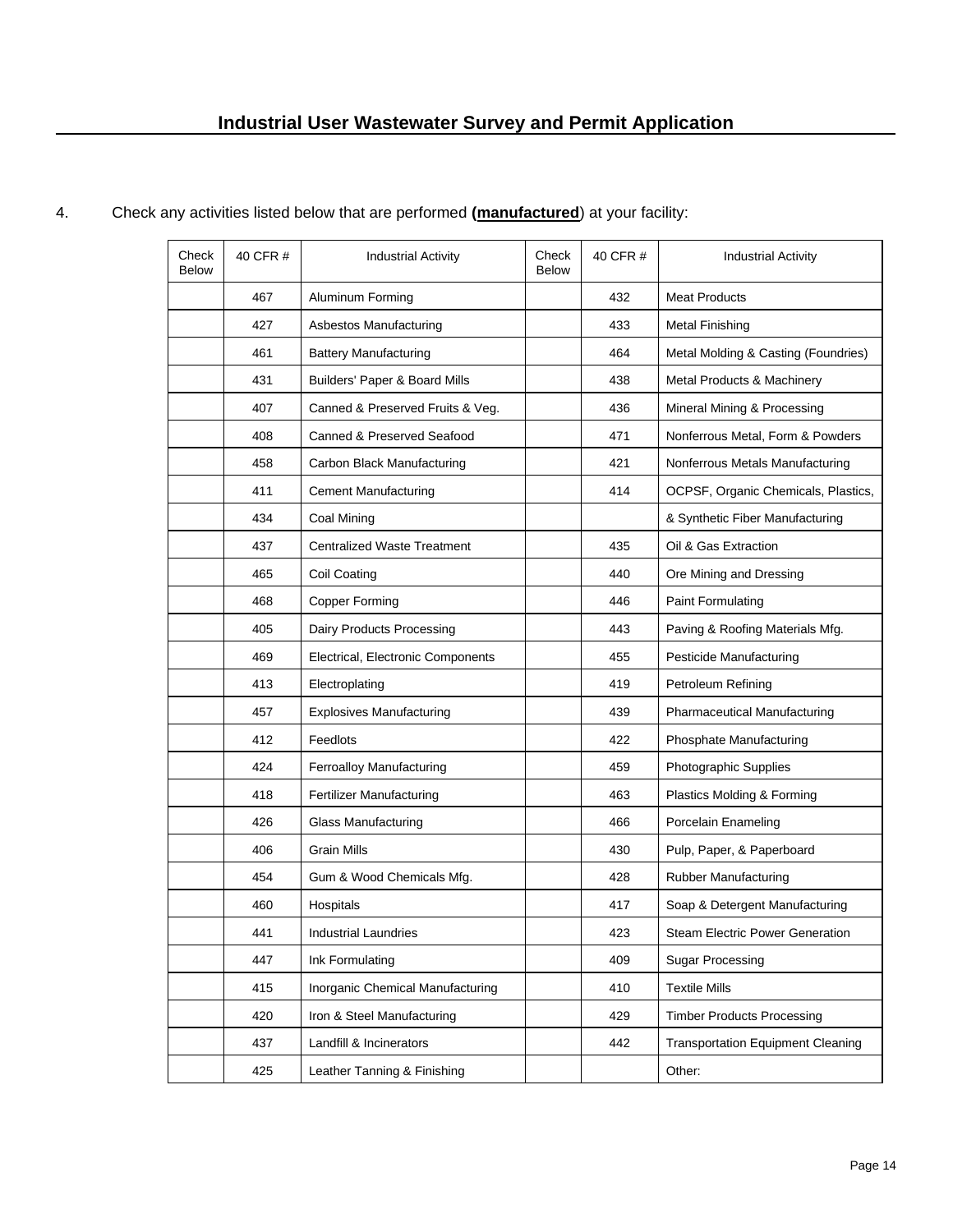#### **Part 6. Diagrams**

The following diagrams and/or flow schematics are required as part of this application. The diagrams or flow schematics can be separate or combined, can be hand drawn and do not necessarily have to be drawn to scale. Submit each diagram on 8  $\frac{1}{2}$  x 11 inch paper, if possible. If a larger size is needed, the diagram(s) should be no larger than 11 x 17 inches. **Examples are attached.** 

#### **SCHEMATIC FLOW DIAGRAM (Required)**

The schematic flow diagram is a simple line drawing that illustrates the nature and flow of your plant's processes, placing particular emphasis on the processes that generate wastewater. It also includes any associated wastewater pretreatment processes/systems. At a minimum, the schematic flow diagram should include the following: Each plant process that generates wastewater

Include all process steps and tanks (with volumes)

Identify the chemicals/raw materials used in each step/tank/vessel

Each process and wastestream should have a unique identifying number

Discharge points for each process/wastestream

#### **WASTEWATER PRETREATMENT SYSTEM FLOW DIAGRAM (If applicable)**

At a minimum, this schematic flow diagram should include the following: Flow schematic showing order of treatment units

Include all process tanks

Identify the chemicals/additives in each tank/vessel Each process and wastestream should have a unique identifying number Piping and control Features

Compliance sampling point

#### **PLANT SITE LAYOUT (REQUIRED)**

The site layout locates each activity included in the schematic flow diagrams in a geographical setting. At a minimum the site layout should include the following: Building Outlines, Property Lines Water lines and meters Sewer Lines (including floor drains) and all connections to sewer Storm Drains Production Areas, Office Areas and Warehouse Areas Cooling Towers, Boilers Chemical Storage Areas Waste Storage Areas Compliance Sampling and Flow Measurement Locations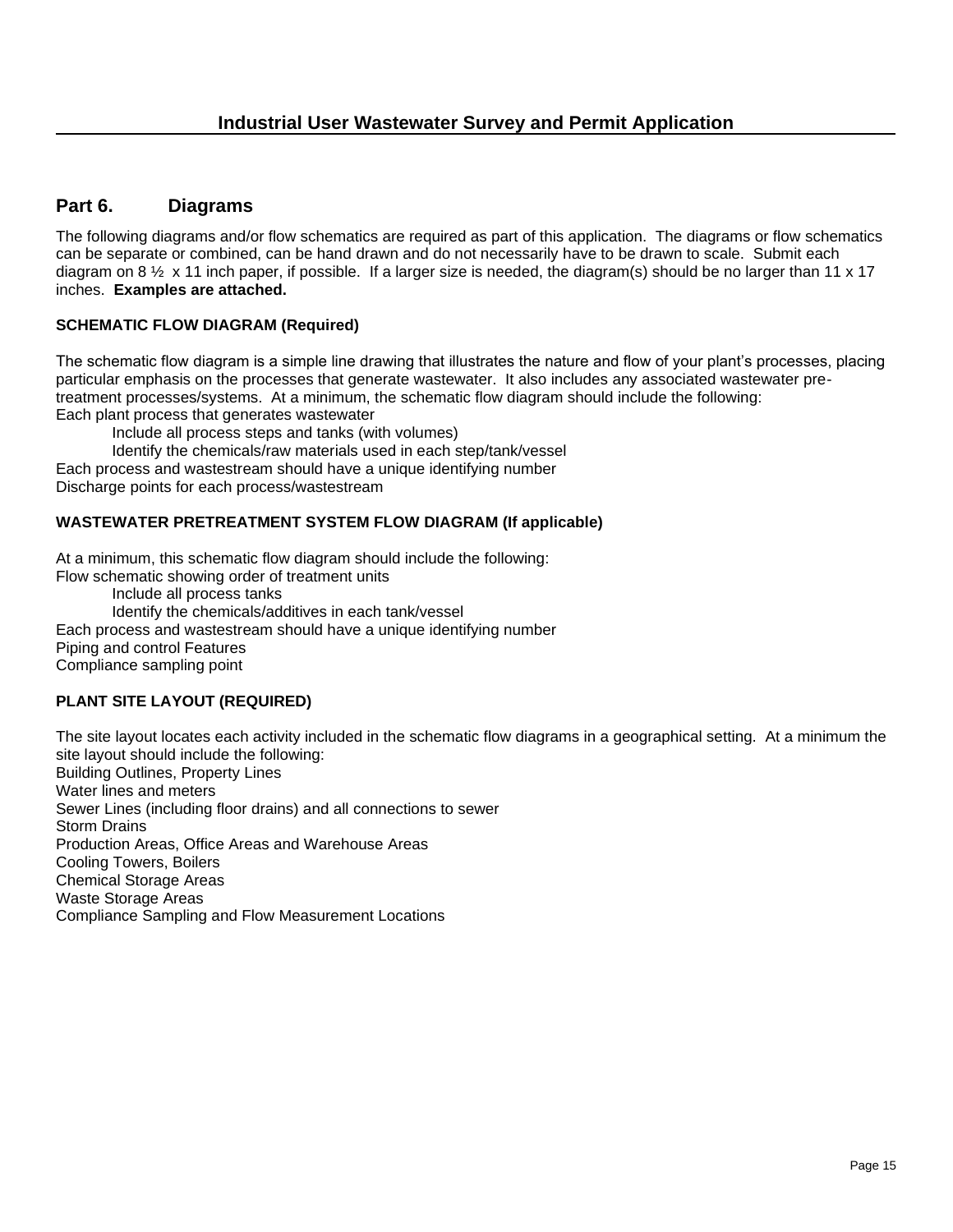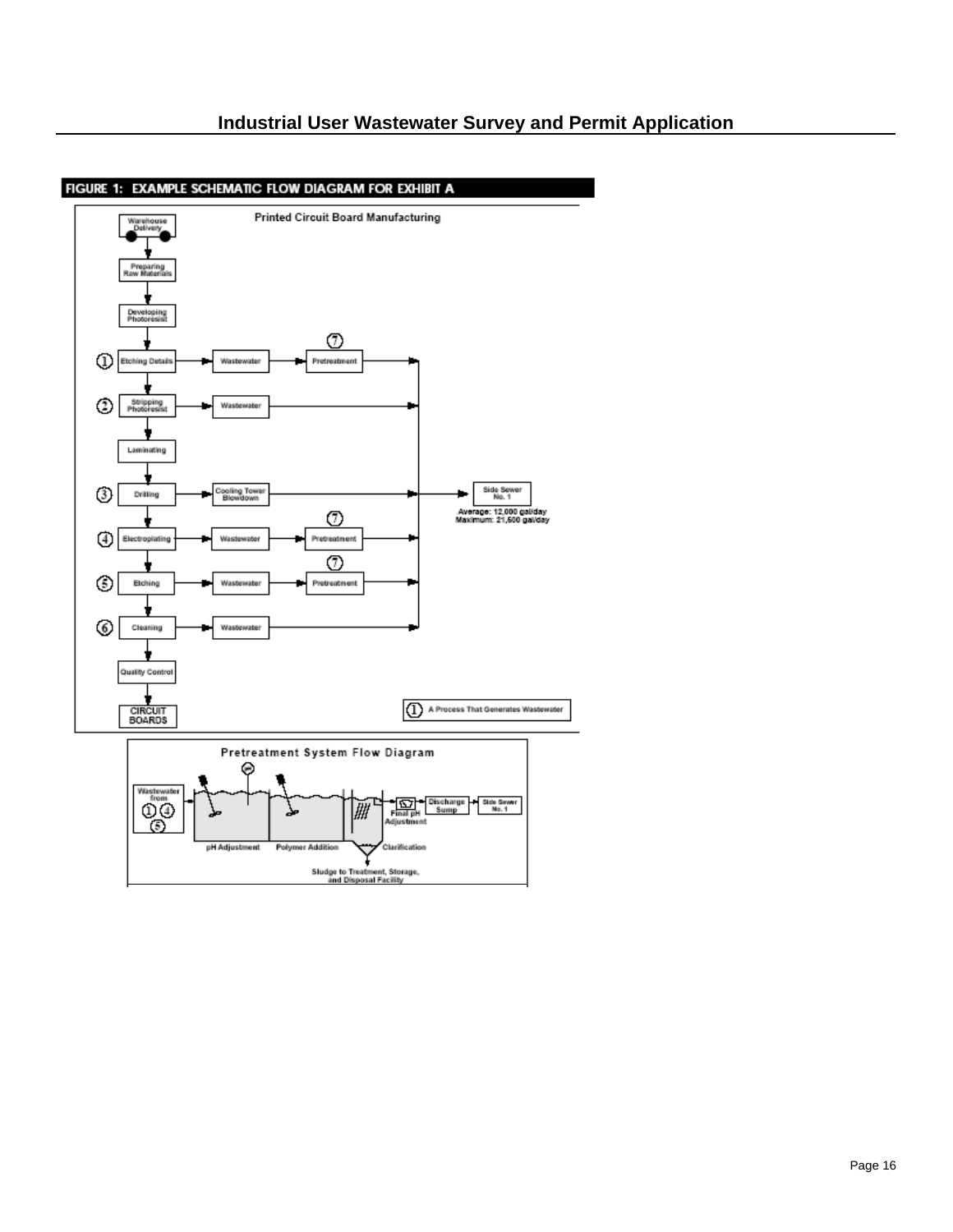

l,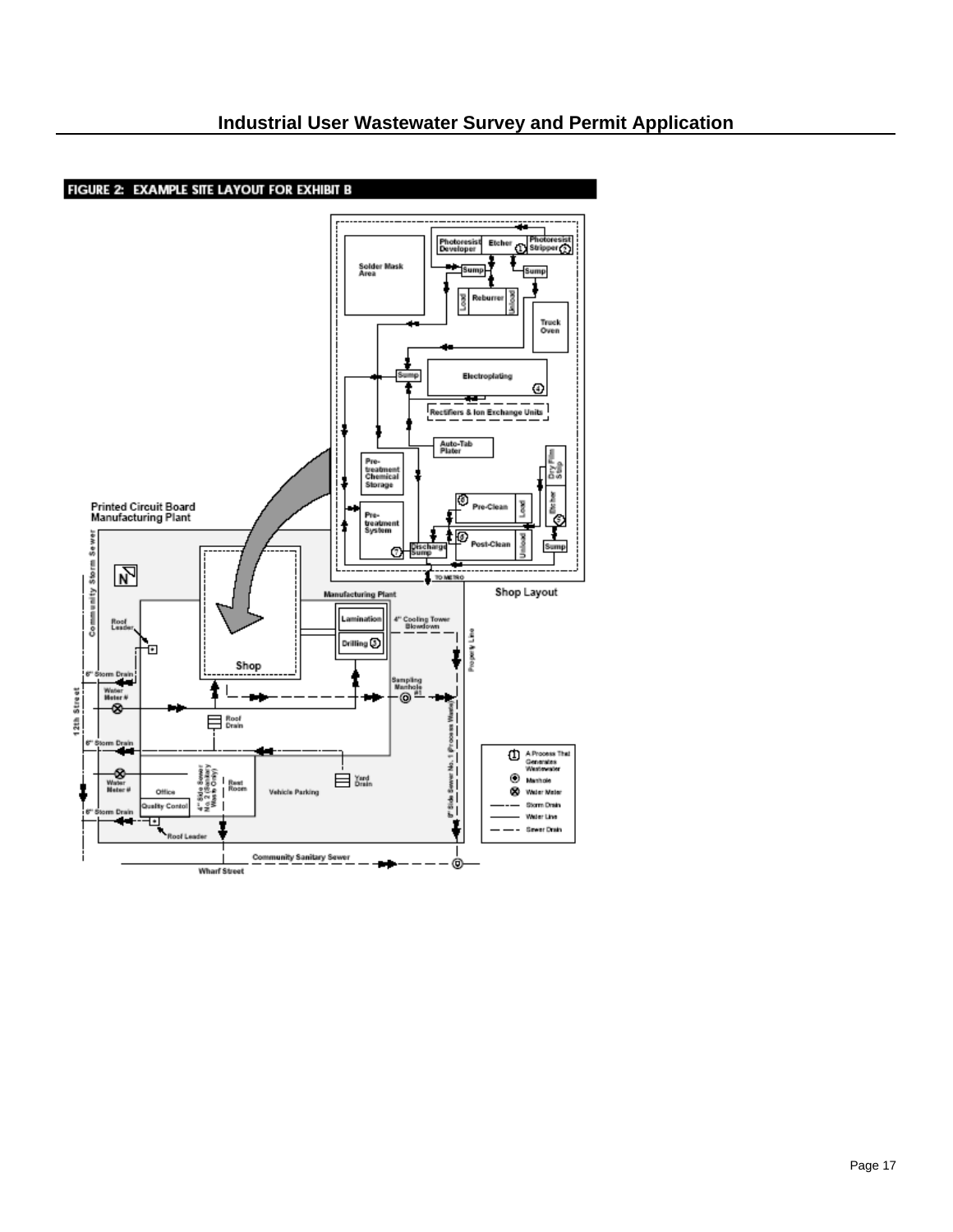#### **Part 7. Waste (Wastewater) Reduction Information**

State Pretreatment Regulation 15 AC NCAC 2H.0916 (c)(1)(M) requires Industrial Users to include a description of waste reduction (pollution prevention) activities being utilized. The codes listed are standard EPA codes found on Toxic Release Inventory and other environmental forms. Please check all applicable codes for your facility related to wastewater discharge. The Industrial Waste Control Section will forward the information to the State of North Carolina Pretreatment Unit.

| <b>Utilized</b> | Code            | <b>Description</b>                                                                                     |  |  |  |
|-----------------|-----------------|--------------------------------------------------------------------------------------------------------|--|--|--|
|                 | W13             | Improved maintenance scheduling record keeping, or procedures                                          |  |  |  |
|                 | W14             | Changed production schedule to minimize equipment and feedstock<br>changeovers                         |  |  |  |
|                 | W19             | Other changes in operating practices (explain briefly in comments)                                     |  |  |  |
|                 | W21             | Instituted procedures to ensure that materials do not stay in inventory beyond<br>shelf-life           |  |  |  |
|                 | W22             | Began to test outdated material - continue to use if still effective                                   |  |  |  |
|                 | W23             | Eliminated shelf-life requirements for stable materials                                                |  |  |  |
|                 | W24             | Instituted better labeling procedures                                                                  |  |  |  |
|                 | W25             | Instituted clearinghouse to exchange materials that would otherwise be<br>discarded                    |  |  |  |
|                 | W29             | Other changes in Inventory control (explain briefly in comments)                                       |  |  |  |
|                 | W31             | Improved storage or stacking procedures                                                                |  |  |  |
|                 | W32             | Improved procedures for loading, unloading and transfer operations                                     |  |  |  |
|                 | W33             | Installed overflow alarms or automatic shutoff values                                                  |  |  |  |
|                 | W34             | Installed secondary containment                                                                        |  |  |  |
|                 | W35             | Installed vapor recovery systems                                                                       |  |  |  |
|                 | W36             | Implemented inspection or monitoring program of potential spill or leak sources                        |  |  |  |
|                 | W39             | Other spill and leak prevention (explain briefly in comments)                                          |  |  |  |
|                 | W41             | Increased purity of raw materials                                                                      |  |  |  |
|                 | W42             | Substituted raw materials                                                                              |  |  |  |
|                 | W49             | Other raw material modifications (explain briefly in comments)                                         |  |  |  |
|                 | W51             | Instituted recirculation within a process                                                              |  |  |  |
|                 | W52             | Modified equipment, layout, or piping                                                                  |  |  |  |
|                 | W53             | Use of a different process catalyst                                                                    |  |  |  |
|                 | W54             | Instituted better controls on operating bulk containers to minimize discharging of<br>empty containers |  |  |  |
|                 | W <sub>55</sub> | Changed from small volume containers to bulk containers to minimize<br>discarding of empty containers  |  |  |  |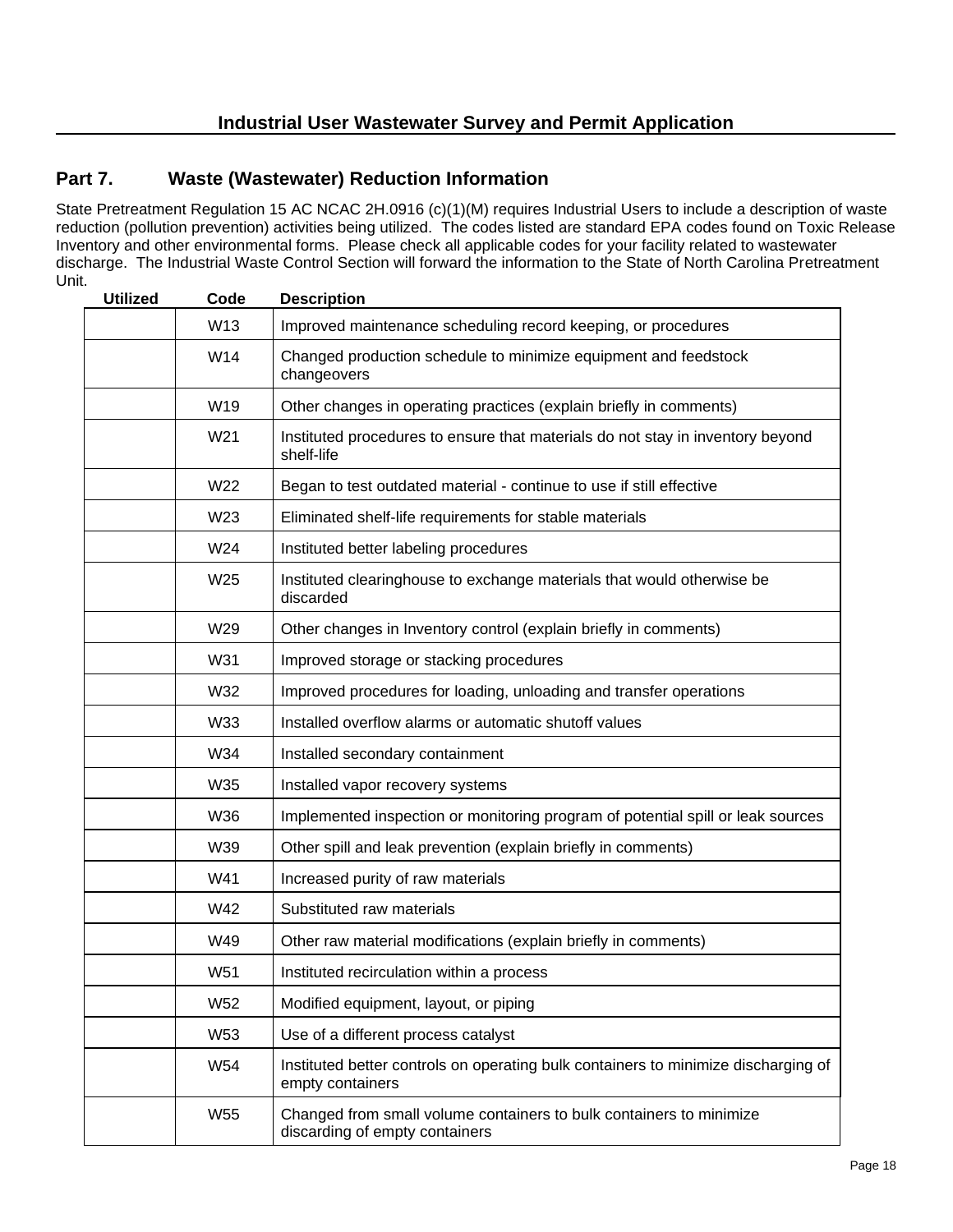### **Waste (Wastewater) Reduction Information** (continued)**:**

l,

| <b>Utilized</b> | Code       | <b>Description</b>                                                                      |
|-----------------|------------|-----------------------------------------------------------------------------------------|
|                 | <b>W58</b> | Other process modifications (explain briefly in comments)                               |
|                 | W59        | Modified stripping / cleaning equipment                                                 |
|                 | <b>W60</b> | Changed to mechanical stripping / cleaning devices (from solvents or other<br>materials |
|                 | W61        | Changed to aqueous cleaners (from solvents or other materials)                          |
|                 | W62        | Reduced the number of solvents used to make waste more amenable to<br>recycling         |
|                 | W63        | Modified containment procedures for cleaning units                                      |
|                 | W64        | Improved draining procedures                                                            |
|                 | W66        | Redesigned parts racks to reduce drag out                                               |
|                 | <b>W66</b> | Modified or installed rinse systems                                                     |
|                 | <b>W67</b> | Improved rinse equipment design                                                         |
|                 | <b>W68</b> | Improved rinse equipment operation                                                      |
|                 | W71        | Other cleaning and degreasing operation (explain briefly in comments)                   |
|                 | W72        | Modified spray systems or equipment                                                     |
|                 | W73        | Substituted coating materials used                                                      |
|                 | W74        | Improved application techniques                                                         |
|                 | <b>W75</b> | Changed from spray to other system                                                      |
|                 | <b>W78</b> | Other surface preparation and finishing (explain briefly in comments)                   |
|                 | W81        | Changed product specifications                                                          |
|                 | <b>W82</b> | Modified design or composition of product                                               |
|                 | W83        | Modified packaging                                                                      |
|                 | <b>W89</b> | Other product modifications (explain briefly in comments)                               |
|                 | W99        | Other (specify in comments)                                                             |

Comments (Please list corresponding code)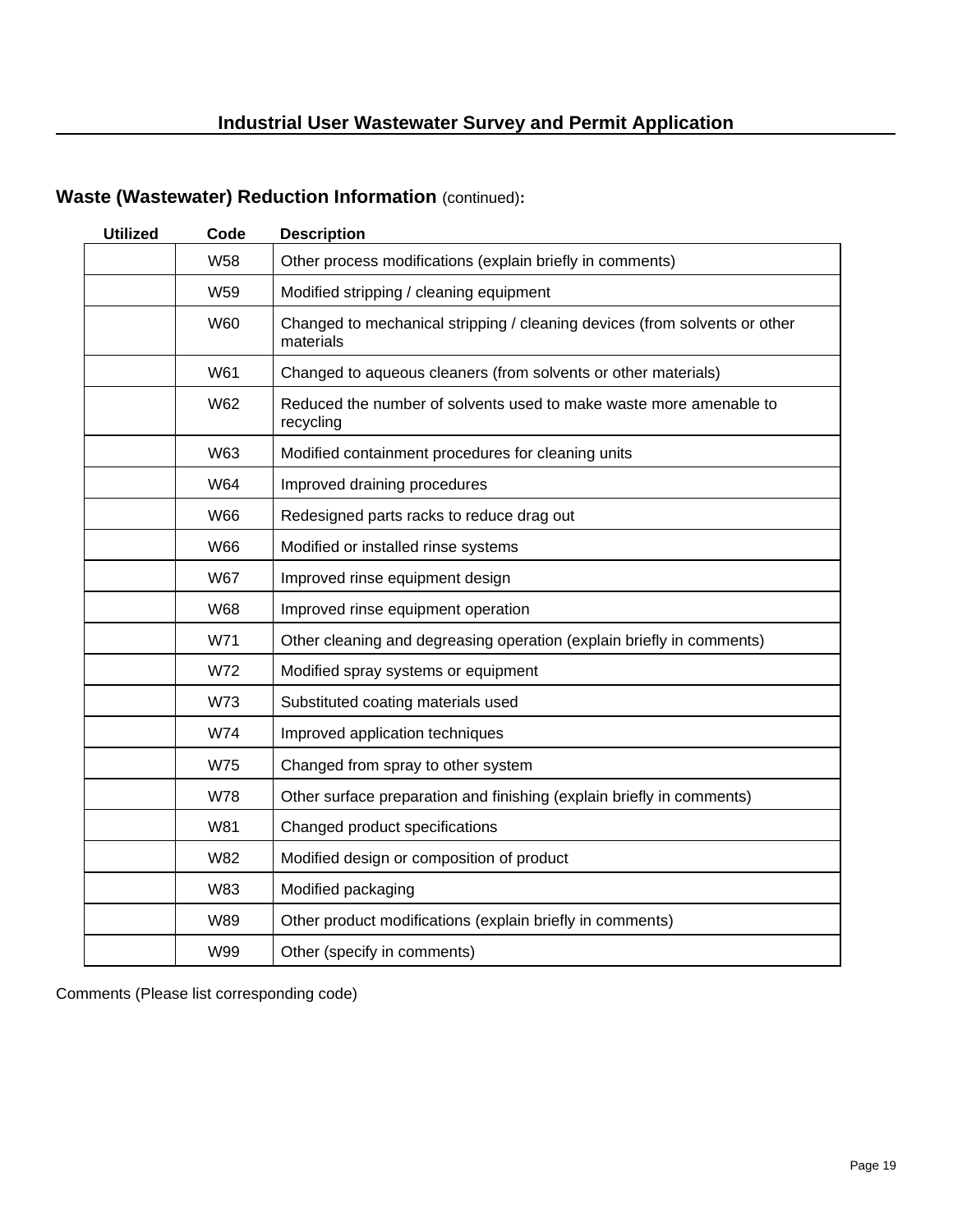#### **Part 8. Wastewater Pollutant Checklist**

Does your facility purchase, store on-site, use, generate or have the potential to discharge in measurable quantities, any of the compounds found below?

A review of Material Safety Data Sheets (MSDS) for chemicals purchased, stored on-site or used at your facility will assist you in the completion of this section. Usually Section 2 of the MSDS is called "Hazardous Ingredients" or "Composition/Information on Ingredients". This section lists the chemical ingredients (usually by percent (%)). The Chemical Abstract Number (CAS #) will often be listed in addition to the name of the chemical. The same chemical may have more than one "brand name", but the CAS# is unique to a specific chemical formula regardless of the name. (CAS Numbers are listed on the Wastewater Pollutant Checklist).

#### PLEASE CHECK TWO COLUMNS FOR EACH CHEMICAL ON THIS LIST

If the chemical is not present at the facility (i.e. not purchased, not stored on-site, not used and not generated in any of the processes), check "Absent at Facility" and "Absent in Discharge to POTW". If the chemical is purchased, stored on-site, used or generated at the facility BUT is not present in the wastewater discharged to the POTW, check "Present at Facility" and "Absent in Discharge to POTW".

Note Concerning Small Quantities of Chemicals: If the chemical is purchased, stored on-site or used at the facility but is present only in laboratory quantities, please indicate by the use of an asterisk (\*) next to the check in "Present at Facility" column and/or the check in "Present in Discharge to POTW" column.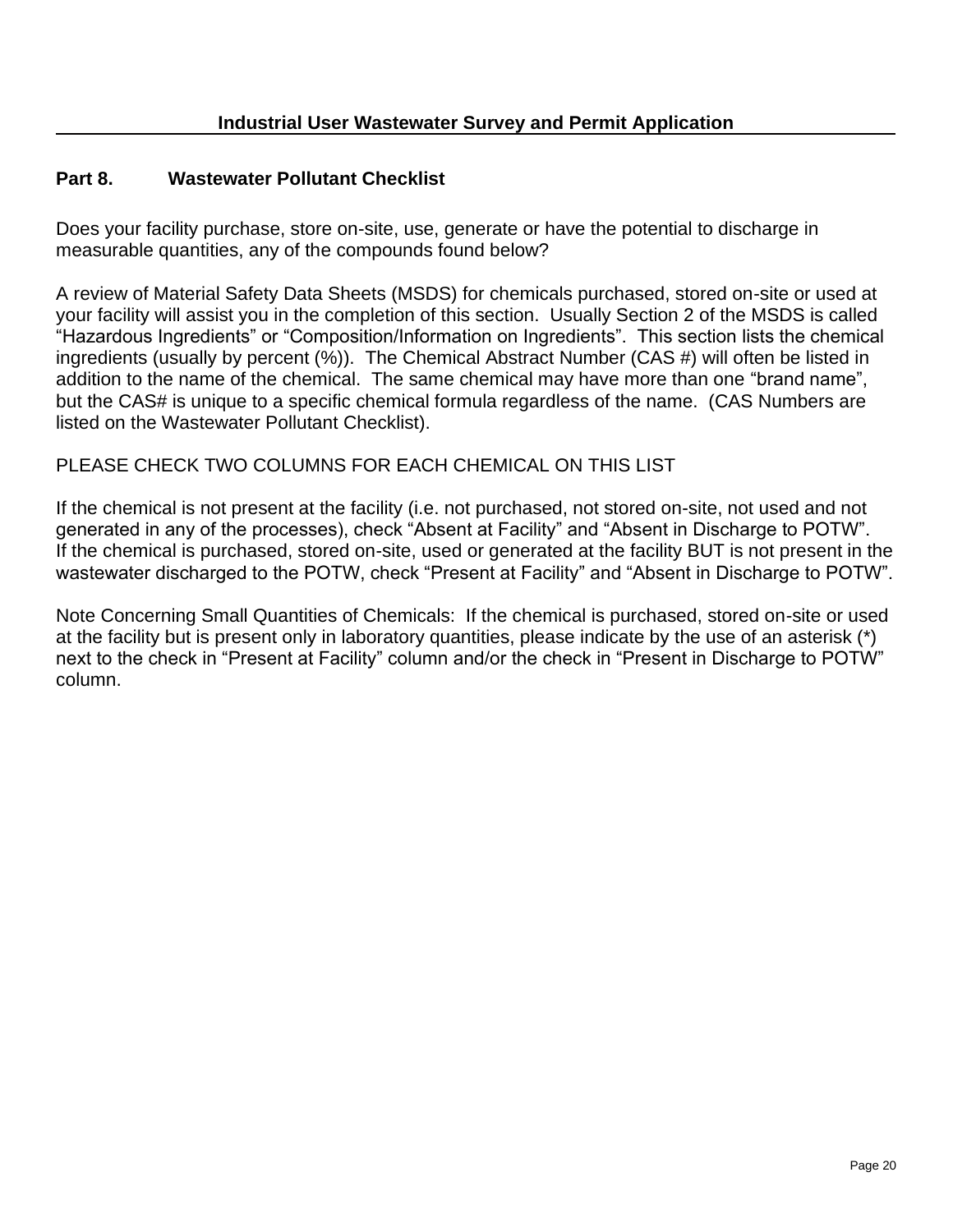| at facility<br>at facility<br>Extract<br>in discharge<br>in discharge<br><b>Chemical Name</b><br>Number<br>(CAS#)<br>(mg/l) |  | Chemical | Check if <b>present</b> | Check if absent | Check if <b>present</b> | Check if absent | Conc. in<br>Discharge,<br>if Known |
|-----------------------------------------------------------------------------------------------------------------------------|--|----------|-------------------------|-----------------|-------------------------|-----------------|------------------------------------|
|-----------------------------------------------------------------------------------------------------------------------------|--|----------|-------------------------|-----------------|-------------------------|-----------------|------------------------------------|

#### **Acid Extractable Organics**

 $\hat{\mathcal{A}}$ 

| 2-Chlorophenol             | $95 - 57 - 8$ |  |  |  |
|----------------------------|---------------|--|--|--|
| 2,4-Dichlorophenol         | 120-83-2      |  |  |  |
| 2,4-Dimethylphenol         | 105-67-9      |  |  |  |
| 2,4-Dinitrophenol          | $51 - 28 - 5$ |  |  |  |
| 2-Methyl-4,6-dinitrophenol | 534-52-1      |  |  |  |
| 4-Chloro-3-methylphenol    | 59-50-7       |  |  |  |
| 2-Nitrophenol              | 88-75-5       |  |  |  |
| 4-Nitrophenol              | 100-02-7      |  |  |  |
| Pentachlorophenol          | 87-86-5       |  |  |  |
| Phenol                     | 108-95-2      |  |  |  |
| 2,4,6-Trichlorophenol      | 88-06-2       |  |  |  |

#### **Base Neutral Organics**

| 1,2,4-Trichlorobenzene      | 120-82-1      |  |  |  |
|-----------------------------|---------------|--|--|--|
| 1,2-Dichlorobenzene         | $95 - 50 - 1$ |  |  |  |
| 1,2-Diphenylhydrazine       | 122-66-7      |  |  |  |
| 1,3-Dichlorobenzene         | 541-73-1      |  |  |  |
| 1,4-Dichlorobenzene         | 106-46-7      |  |  |  |
| 2,4-Dinitrotoluene          | 121-14-2      |  |  |  |
| 2,6-Dinitrotoluene          | 606-20-2      |  |  |  |
| 2-Chloronaphthalene         | $91 - 58 - 7$ |  |  |  |
| 3,3-Dichlorobenzidine       | $91 - 94 - 1$ |  |  |  |
| 4-Bromophenyl phenyl ether  | 101-55-3      |  |  |  |
| 4-Chlorophenyl phenyl ether | 7005-72-3     |  |  |  |
| Acenaphthene                | 83-32-9       |  |  |  |
| Acenaphthylene              | 208-96-8      |  |  |  |
| Anthracene                  | 120-12-7      |  |  |  |
| Benzidine                   | $92 - 87 - 5$ |  |  |  |
| Benzo (a) anthracene        | 56-55-3       |  |  |  |
| Benzo (a) pyrene            | $50-32-8$     |  |  |  |
| Benzo (b) fluoranthene      | 205-99-2      |  |  |  |
| Benzo (ghi) perylene        | 191-24-2      |  |  |  |
| Benzo (k) fluoranthene      | 207-08-9      |  |  |  |
| Bis(2-chloroethoxy) methane | 111-91-1      |  |  |  |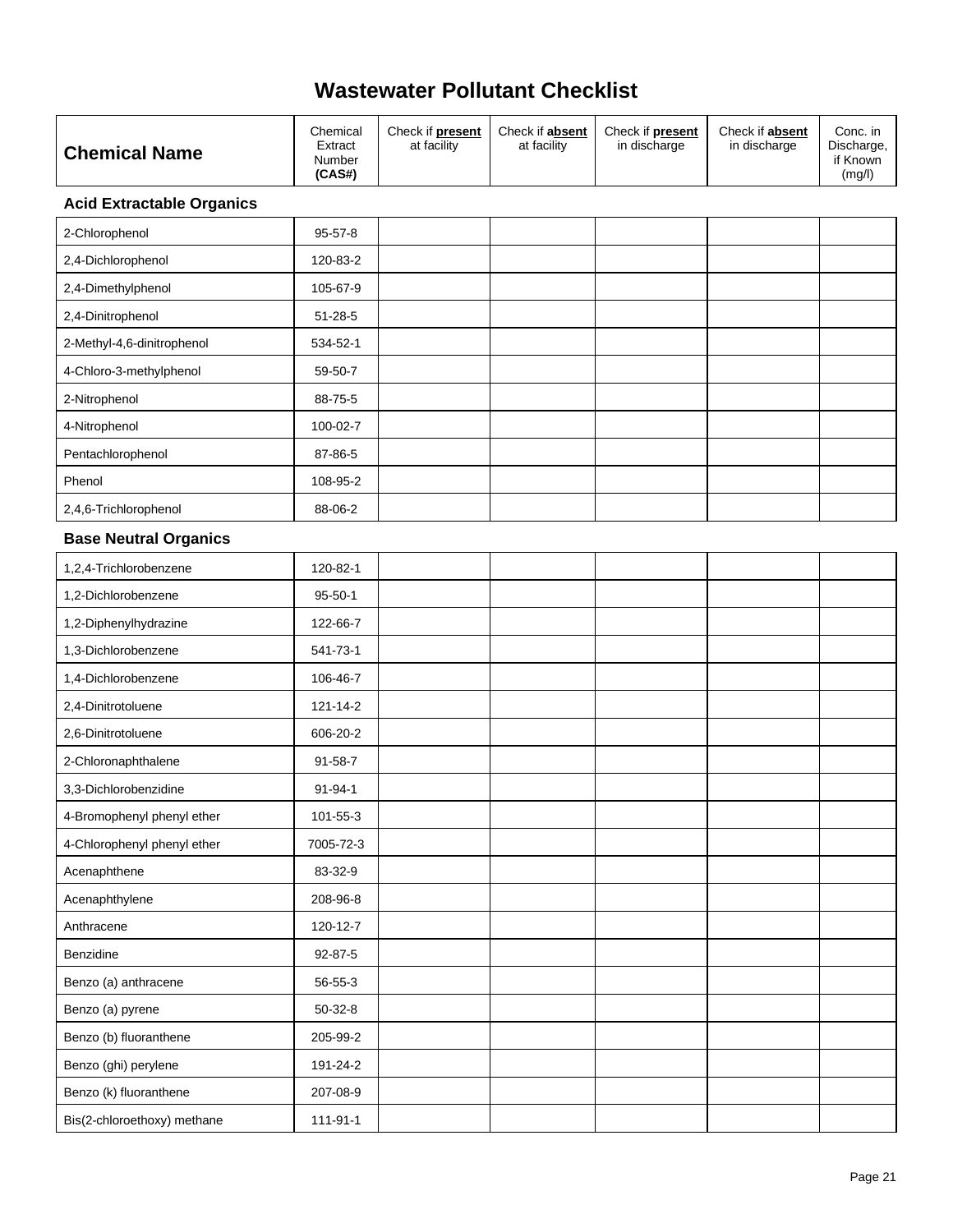| <b>Chemical Name</b>               | Chemical<br>Extract<br>Number<br>(CAS#) | Check if <b>present</b><br>at facility | Check if absent<br>at facility | Check if present<br>in discharge | Check if absent<br>in discharge | Conc. in<br>Discharge,<br>if Known<br>(mg/l) |
|------------------------------------|-----------------------------------------|----------------------------------------|--------------------------------|----------------------------------|---------------------------------|----------------------------------------------|
| <b>Base Neutral Organics</b>       | (cont'd)                                |                                        |                                |                                  |                                 |                                              |
| Bis(2-chloroethyl) ether           | 111-44-4                                |                                        |                                |                                  |                                 |                                              |
| Bis(2-chloroisopropyl) ether       | 102-60-1                                |                                        |                                |                                  |                                 |                                              |
| Bis(2-ethylhexyl) phthalate (DEHP) | 117-81-7                                |                                        |                                |                                  |                                 |                                              |
| Butyl benzyl phthalate (BBP)       | 85-68-7                                 |                                        |                                |                                  |                                 |                                              |
| Chrysene                           | 218-01-9                                |                                        |                                |                                  |                                 |                                              |
| Di-n-butyl phthalate (DBP)         | 84-74-2                                 |                                        |                                |                                  |                                 |                                              |
| Di-n-octyl phthalate (DOP)         | 117-84-0                                |                                        |                                |                                  |                                 |                                              |
| Dibenzo (a,h) anthracene           | 53-70-3                                 |                                        |                                |                                  |                                 |                                              |
| Diethyl phthalate (DEP)            | 84-66-2                                 |                                        |                                |                                  |                                 |                                              |
| Dimethyl phthalate (DMP)           | $131 - 11 - 3$                          |                                        |                                |                                  |                                 |                                              |
| Fluoranthene                       | 206-44-0                                |                                        |                                |                                  |                                 |                                              |
| Fluorene                           | 86-73-7                                 |                                        |                                |                                  |                                 |                                              |
| Hexachlorobenzene                  | 118-74-1                                |                                        |                                |                                  |                                 |                                              |
| Hexachlorobutadiene                | 87-68-3                                 |                                        |                                |                                  |                                 |                                              |
| Hexachlorocyclopentadiene          | $77 - 47 - 4$                           |                                        |                                |                                  |                                 |                                              |
| Hexachloroethane                   | $67 - 72 - 1$                           |                                        |                                |                                  |                                 |                                              |
| Indeno(1,2,3-cd) pyrene            | 193-39-5                                |                                        |                                |                                  |                                 |                                              |
| Isophorone                         | 78-59-1                                 |                                        |                                |                                  |                                 |                                              |
| N-nitroso-di-n-propylamine         | 621-64-7                                |                                        |                                |                                  |                                 |                                              |
| N-nitrosodimethylamine             | 62-75-9                                 |                                        |                                |                                  |                                 |                                              |
| N-nitrosodiphenylamine             | 86-30-6                                 |                                        |                                |                                  |                                 |                                              |
| Naphthalene                        | $91 - 20 - 3$                           |                                        |                                |                                  |                                 |                                              |
| Nitrobenzene                       | 98-95-3                                 |                                        |                                |                                  |                                 |                                              |
| Phenanthrene                       | 85-01-8                                 |                                        |                                |                                  |                                 |                                              |
| Pyrene                             | 129-00-0                                |                                        |                                |                                  |                                 |                                              |
| <b>Metals</b>                      |                                         |                                        |                                |                                  |                                 |                                              |
| Aluminum                           | 7429-90-5                               |                                        |                                |                                  |                                 |                                              |
| Antimony                           | 7440-36-0                               |                                        |                                |                                  |                                 |                                              |
| Arsenic                            | 7440-38-2                               |                                        |                                |                                  |                                 |                                              |
| Beryllium                          | 7440-41-7                               |                                        |                                |                                  |                                 |                                              |
| Cadmium                            | 7440-43-9                               |                                        |                                |                                  |                                 |                                              |

Chromium 7440-47-3

 $\hat{\mathcal{A}}$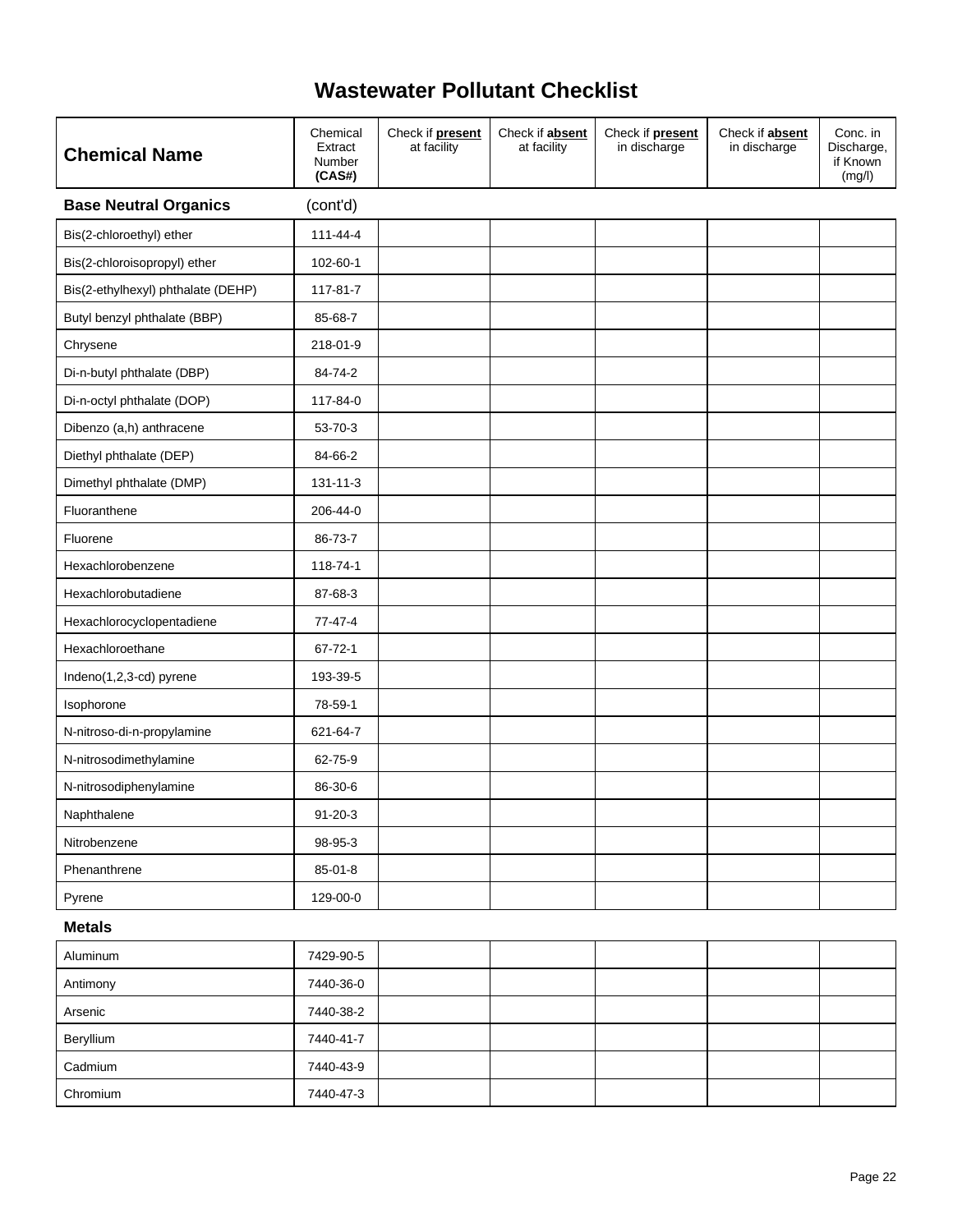$\hat{\mathbf{r}}$ 

| <b>Chemical Name</b>               | Chemical<br>Extract<br>Number<br>(CAS#) | Check if <b>present</b><br>at facility | Check if absent<br>at facility | Check if present<br>in discharge | Check if absent<br>in discharge | Conc. in<br>Discharge,<br>if Known<br>(mg/l) |
|------------------------------------|-----------------------------------------|----------------------------------------|--------------------------------|----------------------------------|---------------------------------|----------------------------------------------|
| <b>Metals</b>                      | (cont'd)                                |                                        |                                |                                  |                                 |                                              |
| Copper                             | 7440-50-8                               |                                        |                                |                                  |                                 |                                              |
| Lead                               | 7439-92-1                               |                                        |                                |                                  |                                 |                                              |
| Mercury                            | 7439-97-6                               |                                        |                                |                                  |                                 |                                              |
| Molybdenum                         | 7439-98-7                               |                                        |                                |                                  |                                 |                                              |
| Nickel                             | 7440-02-0                               |                                        |                                |                                  |                                 |                                              |
| Selenium                           | 7782-49-2                               |                                        |                                |                                  |                                 |                                              |
| Silver                             | 7440-22-4                               |                                        |                                |                                  |                                 |                                              |
| Thallium                           | 7440-28-0                               |                                        |                                |                                  |                                 |                                              |
| Zinc                               | 7440-66-6                               |                                        |                                |                                  |                                 |                                              |
| <b>Other Inorganics</b>            |                                         |                                        |                                |                                  |                                 |                                              |
| Barium                             | 7440-39-3                               |                                        |                                |                                  |                                 |                                              |
| Chloride                           | 16887-00-6                              |                                        |                                |                                  |                                 |                                              |
| Cyanide                            | $57-12-5$                               |                                        |                                |                                  |                                 |                                              |
| Fluoride                           | 16984-48-8                              |                                        |                                |                                  |                                 |                                              |
| <b>Purgeable Volatile Organics</b> |                                         |                                        |                                |                                  |                                 |                                              |
| 1,1,1-Trichloroethane              | $71 - 55 - 6$                           |                                        |                                |                                  |                                 |                                              |
| 1,1,2,2-Tetrachloroethane          | 79-34-5                                 |                                        |                                |                                  |                                 |                                              |
| 1,1,2-Trichloroethane              | 79-00-5                                 |                                        |                                |                                  |                                 |                                              |
| 1,1-Dichloroethane                 | 75-34-3                                 |                                        |                                |                                  |                                 |                                              |
| 1,1-Dichloroethylene               | 75-35-4                                 |                                        |                                |                                  |                                 |                                              |
| 1,2-Dichloroethane                 | 107-06-2                                |                                        |                                |                                  |                                 |                                              |
| 1,2-Dichloropropane                | 78-87-5                                 |                                        |                                |                                  |                                 |                                              |
| 2-Chloroethyl vinyl ether          | 110-75-8                                |                                        |                                |                                  |                                 |                                              |
| Acrolein                           | 107-02-8                                |                                        |                                |                                  |                                 |                                              |
| Acrylonitrile                      | $107 - 13 - 1$                          |                                        |                                |                                  |                                 |                                              |
| Benzene                            | $71-43-2$                               |                                        |                                |                                  |                                 |                                              |
| Bromodichloromethane               | 75-27-4                                 |                                        |                                |                                  |                                 |                                              |
| Bromoform                          | 75-25-2                                 |                                        |                                |                                  |                                 |                                              |
| Bromomethane                       | 74-83-9                                 |                                        |                                |                                  |                                 |                                              |
| Carbon tetrachloride               | 56-23-5                                 |                                        |                                |                                  |                                 |                                              |
| Chlorobenzene                      | 108-90-7                                |                                        |                                |                                  |                                 |                                              |
| Chloroethane                       | 75-00-3                                 |                                        |                                |                                  |                                 |                                              |